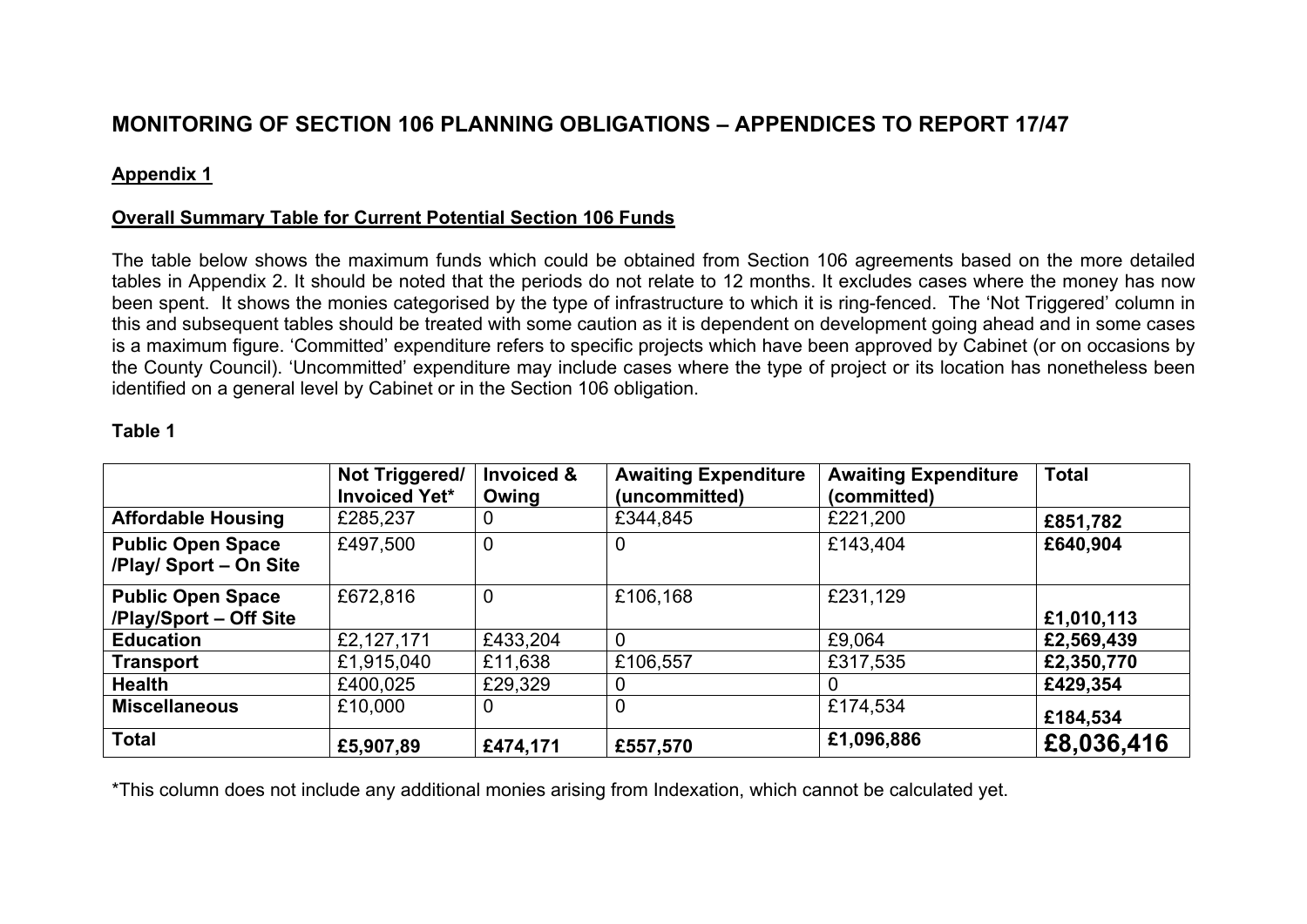#### **Appendix 2**

#### **Summary Tables for Individual Types of Infrastructure**

The tables in this appendix summarise the position on different types of infrastructure provision. With the exception of Table 2a they all relate to commuted sums. They show the position at the time of recent monitoring reports, so that trends/progress can be identified. It should be noted that the periods do not relate to 12 months.

#### **Table 2a – Affordable housing – on site provision**

|                                | <b>Number</b><br>dwellings<br>planning<br>granted<br>(with<br>permission<br>s106) in period | <b>Total</b><br><b>Not</b><br>Yet  <br><b>Complete</b><br>(valid<br>consents at end<br>0f<br>period) | during<br><b>Completed</b><br>period |
|--------------------------------|---------------------------------------------------------------------------------------------|------------------------------------------------------------------------------------------------------|--------------------------------------|
| Dec 2015 – Jan  <br>2017       | $120*$                                                                                      | 644*                                                                                                 | 55                                   |
| Jan 2014 – Nov $\vert$<br>2015 | 130                                                                                         | $574*$                                                                                               | 194                                  |
| Jan - Dec 2013                 | 292*                                                                                        | 651*                                                                                                 | 51                                   |
| Apr – Dec 2012                 | 58                                                                                          | 410*                                                                                                 | 37                                   |
| Apr 2011 – Mar<br>2012         | 42                                                                                          | 419*                                                                                                 | 16                                   |

\* Includes estimated figures for outline planning permission exists for a percentage of affordable provision, but precise final numbers are not yet known.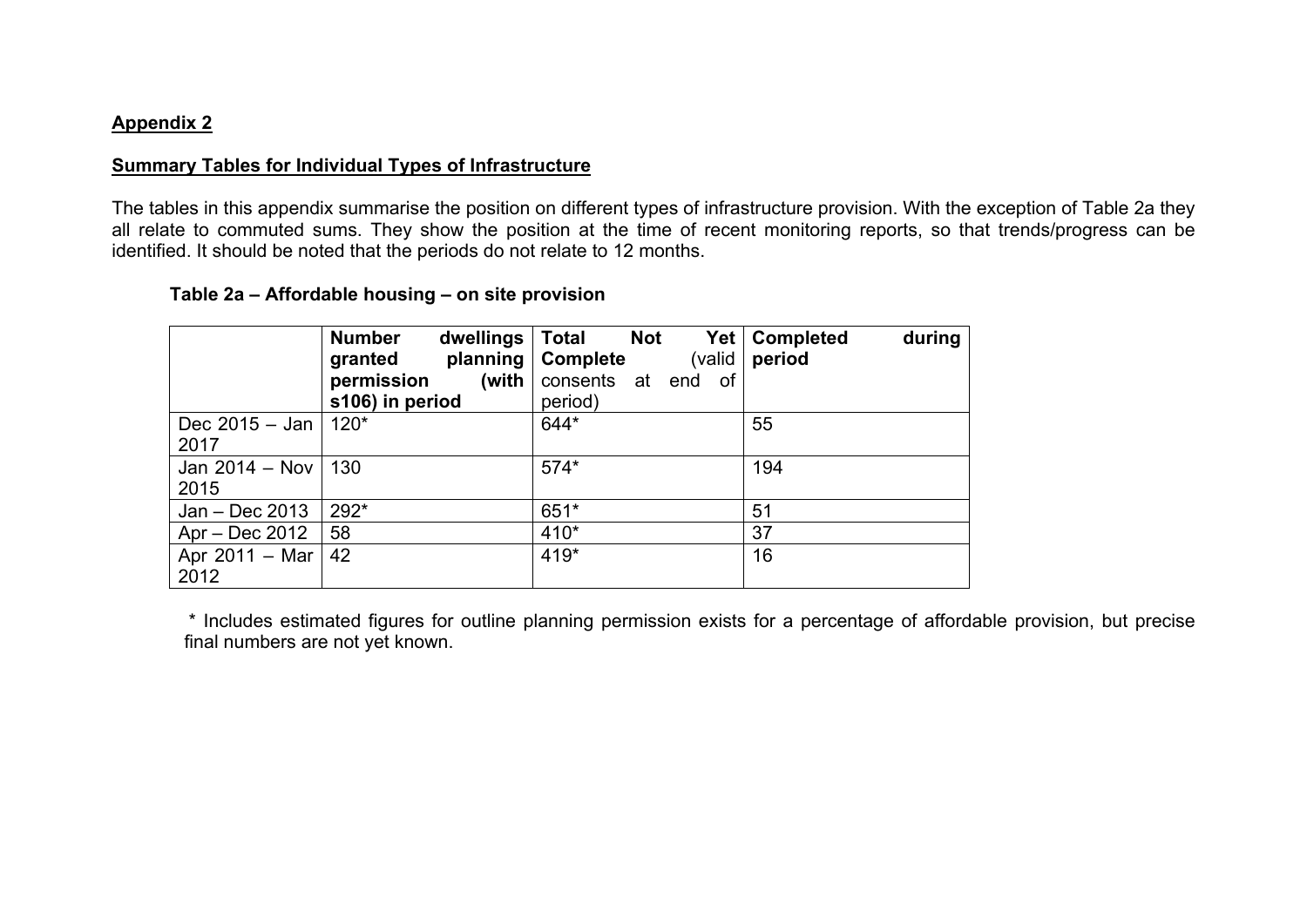| <b>Period</b>            | <b>Sum</b>        | <b>Sum</b><br>not | <b>Invoiced</b> | <b>Received</b> | <b>Awaiting</b>    | during<br><b>Spent</b> |
|--------------------------|-------------------|-------------------|-----------------|-----------------|--------------------|------------------------|
|                          | <b>Negotiated</b> | triggered         | & Owing         |                 | <b>Expenditure</b> | period                 |
| Dec 2015 $-$ Jan<br>2017 | £260,487          | £285,737          | $\mathbf 0$     | £19,097         | £566,045           | £10,150                |
| Jan $2014 - Nov$<br>2015 | £331,331          | £197,913          | £3,989          | £257,076        | £611,007           | £220,500               |
| Jan-Dec 2013             | £191,023          | £264,044          | £7,668          | £141,665        | £604,809           |                        |
| Apr-Dec 2012             | £1,709            | £221,344          | $\overline{0}$  | $\overline{0}$  | £463,144           |                        |
| Apr 2011 - Mar<br>2012   | £131,000          | £219,000          | £74,422         | $\overline{0}$  | £463,144           | 0                      |

 **Table 2b - Affordable Housing – Funds for Off-Site Provision**

# **Table 3a - Public Open Space/Community Facilities - On Site Provision and Maintenance Funds**

| <b>Period</b>     | <b>Sum</b>        | <b>Sum</b><br>not | <b>Invoiced</b> | <b>Received</b> | <b>Awaiting Expenditure</b> | during<br><b>Spent</b> |
|-------------------|-------------------|-------------------|-----------------|-----------------|-----------------------------|------------------------|
|                   | <b>Negotiated</b> | triggered         | & Owing         |                 |                             | period                 |
| Dec $2015 -$ Jan  | 0                 | £497,500*         | $\mathbf 0$     | £21,500         | £143,404 (all               | £35,156                |
| 2017              |                   |                   |                 |                 | committed)                  |                        |
| Jan $2014 - Nov$  | $\mathbf 0$       | £519,000*         | $\overline{0}$  | £67,600         | £157,060                    | £70,970                |
| 2015              |                   |                   |                 |                 |                             |                        |
| Jan-Dec 2013      | £486,000*         | £628,800*         | $\mathbf 0$     | $\overline{0}$  | £160,086                    | £34,812                |
| Apr-Dec 2012      | £42,000           | £142,800          | $\overline{0}$  | $\overline{0}$  | £194,898                    |                        |
| Apr 2011<br>- Mar | £11,500           | £90,800           | £10,000         | $\mathbf 0$     | £194,898                    | £34,812                |
| 2012              |                   |                   |                 |                 |                             |                        |

\* Includes figures for Middle Deepdale, which are estimates.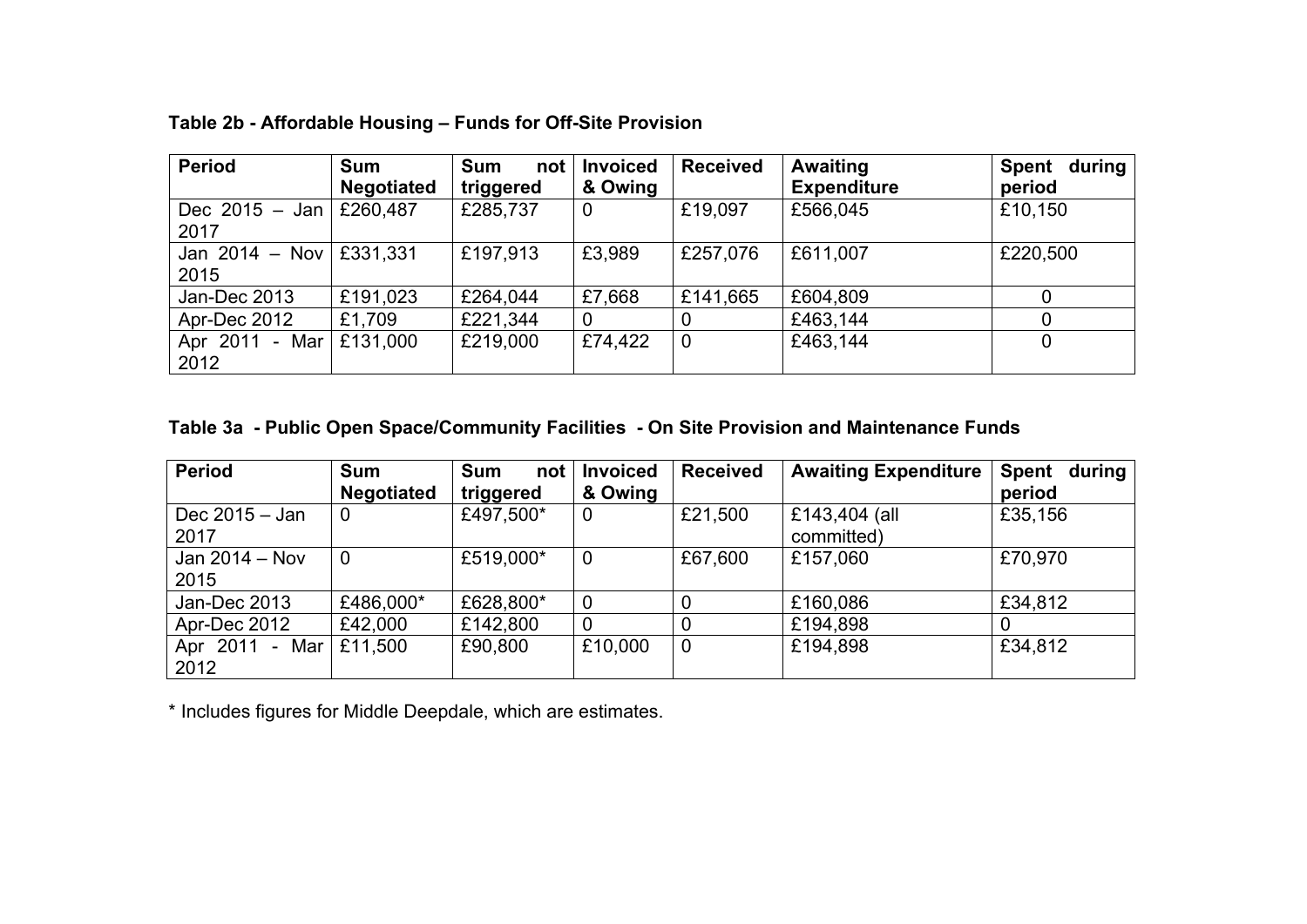| <b>Period</b>            | <b>Sum</b>        | <b>Sum</b><br>not | <b>Invoiced</b> | <b>Received</b> | <b>Awaiting Expenditure</b> | <b>Spent</b><br>during |
|--------------------------|-------------------|-------------------|-----------------|-----------------|-----------------------------|------------------------|
|                          | <b>Negotiated</b> | triggered         | & Owing         |                 |                             | period                 |
| Dec $2015 -$ Jan<br>2017 | £358,505          | £672,816          | $\mathbf 0$     | £223,119        | £329,387                    | £2,293                 |
| Jan $2014 - Nov$<br>2015 | £90,889           | £364,562          | £193,389        | £75,431         | £141,262                    | £61,961                |
| Jan-Dec 2013             | £145,615          | £602,723          | £9,781          | £37,878         | £126,856                    | £35,861                |
| Apr-Dec 2012             | £354,846          | £473,341          | £47,834         | £35,088         | £123,794                    | 0                      |
| Apr 2011 - Mar<br>2012   | £25,183           | £165,851          | £46,190         | £5,980          | £87,226                     | £85,000                |

 **Table 3b - Public Open Space/Play/Sports Provision (Off Site Provision / Improvements)**

\* None formally committed to specific projects, although some is ring-fenced to specific locations or types of expenditure.

#### **Table 4 - Education**

| <b>Period</b>            | <b>Sum</b>        | <b>Sum</b><br>not | <b>Invoiced</b> | <b>Received</b> | <b>Awaiting Expenditure</b> | <b>Spent</b><br>during |
|--------------------------|-------------------|-------------------|-----------------|-----------------|-----------------------------|------------------------|
|                          | <b>Negotiated</b> | triggered         | & Owing         |                 |                             | period                 |
| Dec 2015 - Jan  <br>2017 | £710,391          | £2,127,171        | £433,204        | £127,146        | £9,064                      | £498,439               |
| Jan 2014 - Nov<br>2015   | £220,935          | £1,901,599        | $\mathbf 0$     | £259,681        | £380,357                    | 0                      |
| Jan-Dec 2013             | 0                 | £1,920,880        | $\overline{0}$  | £120,676        | £120,676                    |                        |
| Apr-Dec 2012             | 0                 | £2,316,394        | $\overline{0}$  |                 | 0                           |                        |
| Apr 2011 - Mar<br>2012   | £462,264          | £2,316,394        | £140,365        | $\overline{0}$  | 0                           | $\boldsymbol{0}$       |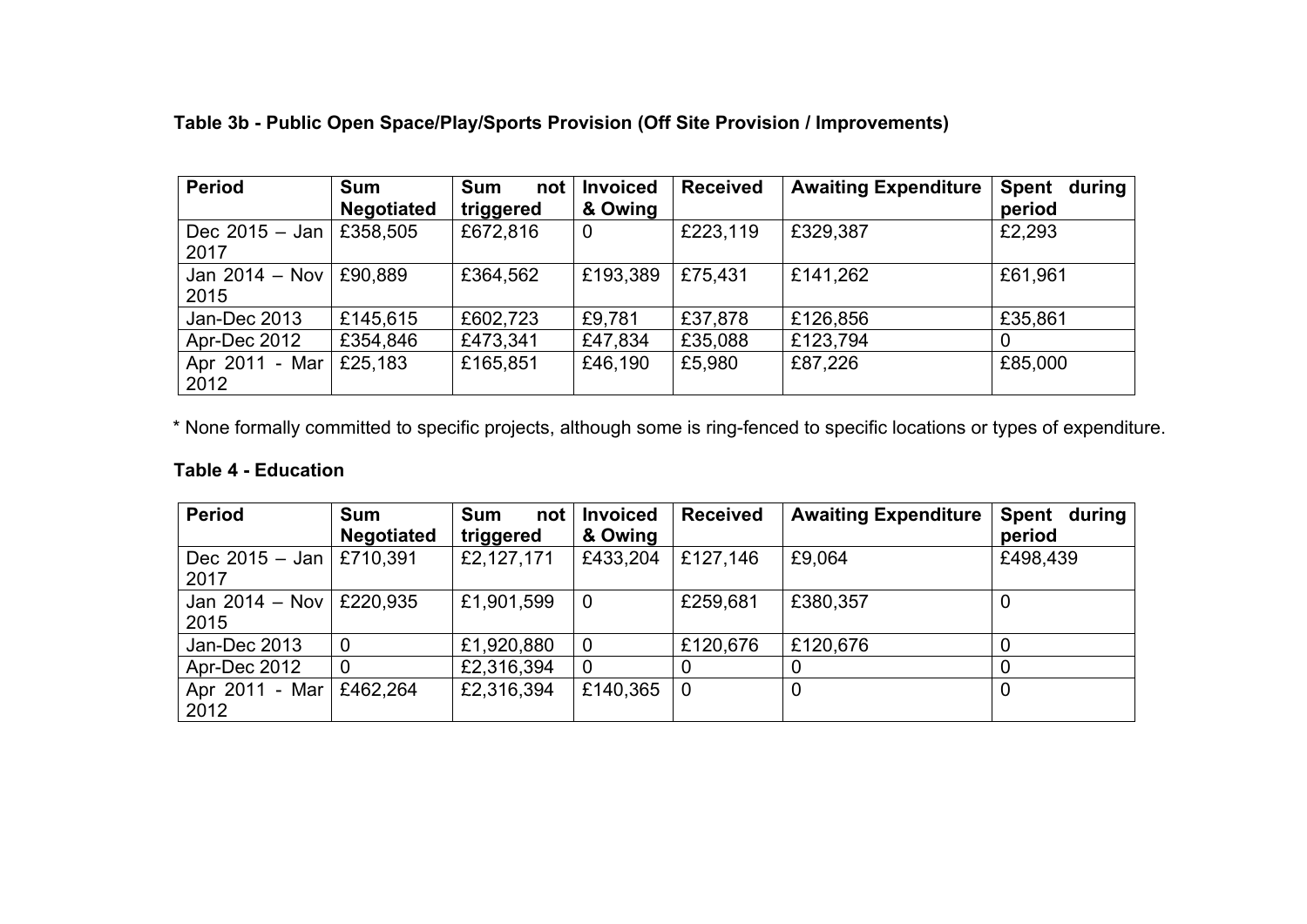# **Table 5 – Transport**

| <b>Period</b>          | <b>Sum</b><br><b>Negotiated</b> | <b>Sum</b><br>not<br>triggered | <b>Invoiced</b><br>&<br>Owing | <b>Received</b> | <b>Awaiting Expenditure</b> | <b>Spent</b><br>during<br>period |
|------------------------|---------------------------------|--------------------------------|-------------------------------|-----------------|-----------------------------|----------------------------------|
| $2015 -$<br><b>Dec</b> | £113,870                        | £1,915,040                     | £11,638                       | £117,175        | £413,347                    | £290,103                         |
| Jan 2017               |                                 |                                |                               |                 |                             |                                  |
| $2014 -$<br>Jan        | £30,000                         | £2,028,874                     | £135,943                      | £86,687         | £500,574                    | £279,582                         |
| Nov 2015               |                                 |                                |                               |                 |                             |                                  |
| Jan-Dec 2013           | £988,704                        | £2,532,290                     | £54,429                       | £53,958         | £728,493                    | 0                                |
| Apr-Dec 2012           | £682,856                        | £1,683,792                     | $\overline{0}$                | £448,437        | £672,812                    | £2,000                           |
| Apr 2011 - Mar         | £183,350                        | £2,094,850                     | $\overline{0}$                | £184,505        | £226,375                    | 0                                |
| 2012                   |                                 |                                |                               |                 |                             |                                  |

## **Table 6 – Health**

| <b>Period</b>                    | <b>Sum</b><br><b>Negotiated</b> | <b>Sum</b><br>not<br>triggered | <b>Invoiced</b><br>& Owing | <b>Received</b> | <b>Awaiting</b><br><b>Expenditure</b> | <b>Spent during</b><br>period |
|----------------------------------|---------------------------------|--------------------------------|----------------------------|-----------------|---------------------------------------|-------------------------------|
| Dec 2015 – Jan   £25,000<br>2017 |                                 | £400,025                       | £29,329                    | $\overline{0}$  |                                       | 0                             |
| Jan 2014 – Nov $ 0 $<br>2015     |                                 | £400,025                       | 0                          | 0               | 0                                     |                               |
| Jan-Dec 2013                     | £250,025                        | £400,025                       | 0                          |                 |                                       | 0                             |
| Apr-Dec 2012                     | $\boldsymbol{0}$                | £150,000                       | 0                          |                 |                                       |                               |
| Apr 2011 - Mar $ 0 $<br>2012     |                                 | £150,000                       | $\mathbf 0$                | 0               | 0                                     | 0                             |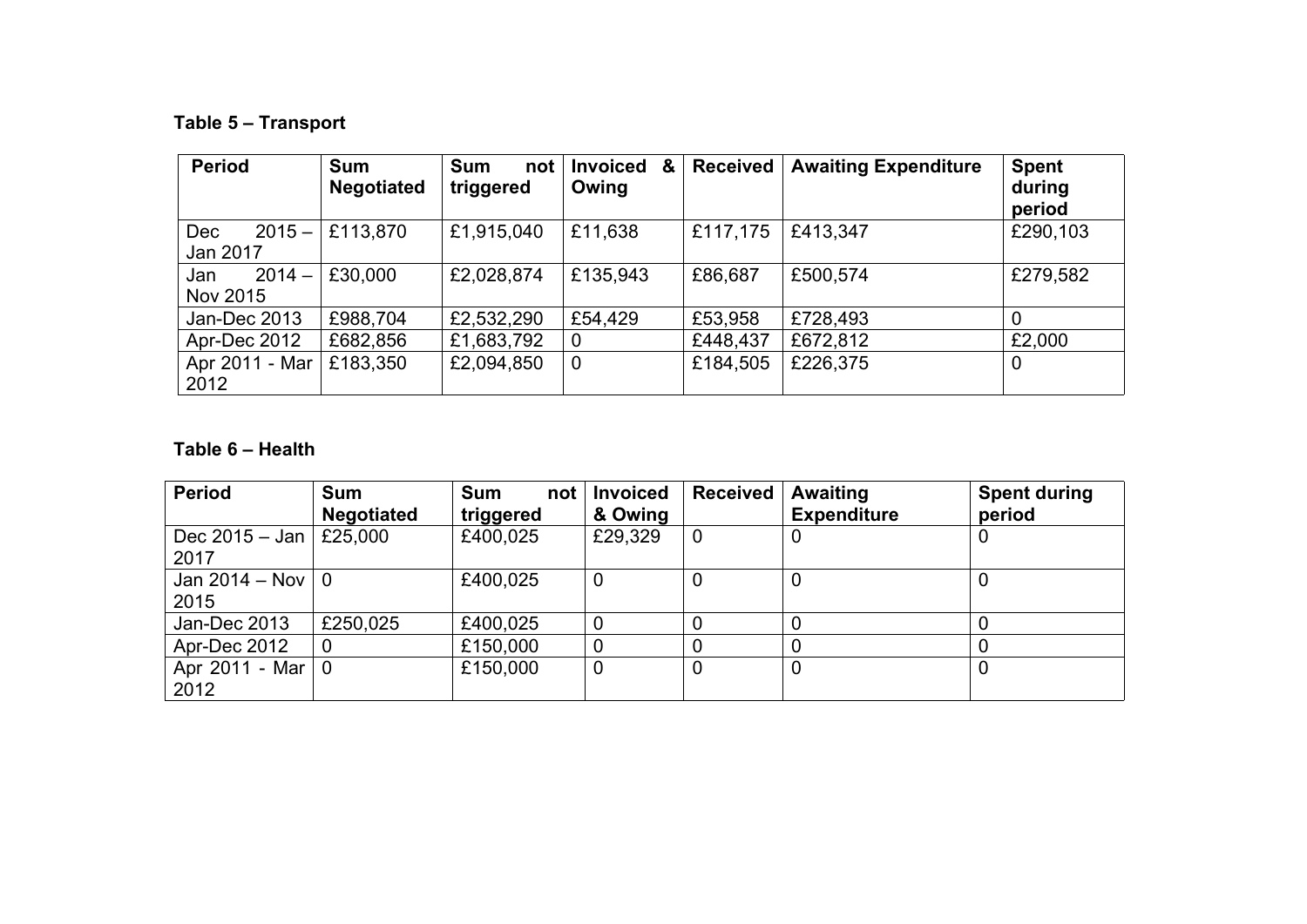## **Table 7 – Miscellaneous**

| <b>Period</b>                  | <b>Sum</b><br><b>Negotiated</b> | <b>Sum</b><br>not | <b>Invoiced</b><br>& Owing | <b>Received</b> | Awaiting<br><b>Expenditure</b> | <b>Spent during</b><br>period |
|--------------------------------|---------------------------------|-------------------|----------------------------|-----------------|--------------------------------|-------------------------------|
|                                |                                 | triggered         |                            |                 |                                |                               |
| Dec 2015 – Jan $ 0 $           |                                 | £10,000           | $\overline{0}$             | 0               | £174,534                       | £12,135                       |
| 2017                           |                                 |                   |                            |                 |                                |                               |
| Jan 2014 – Nov $\vert$ £10,000 |                                 | £10,000           | $\overline{0}$             | £250,020        | £186,659                       | £63,361                       |
| 2015                           |                                 |                   |                            |                 |                                |                               |
| Jan-Dec 2013                   | £250,020                        | £300,020          |                            | 0               |                                |                               |
| Apr-Dec 2012                   | £50,000                         | £50,000           | 0                          | 0               |                                |                               |
| Apr 2011 - Mar $ 0 $           |                                 | 0                 |                            | 0               | $\mathbf 0$                    | $\overline{0}$                |
| 2012                           |                                 |                   |                            |                 |                                |                               |

Sums exclude £523,000 at Middle Deepdale which is only liable if community facilities not built by the developers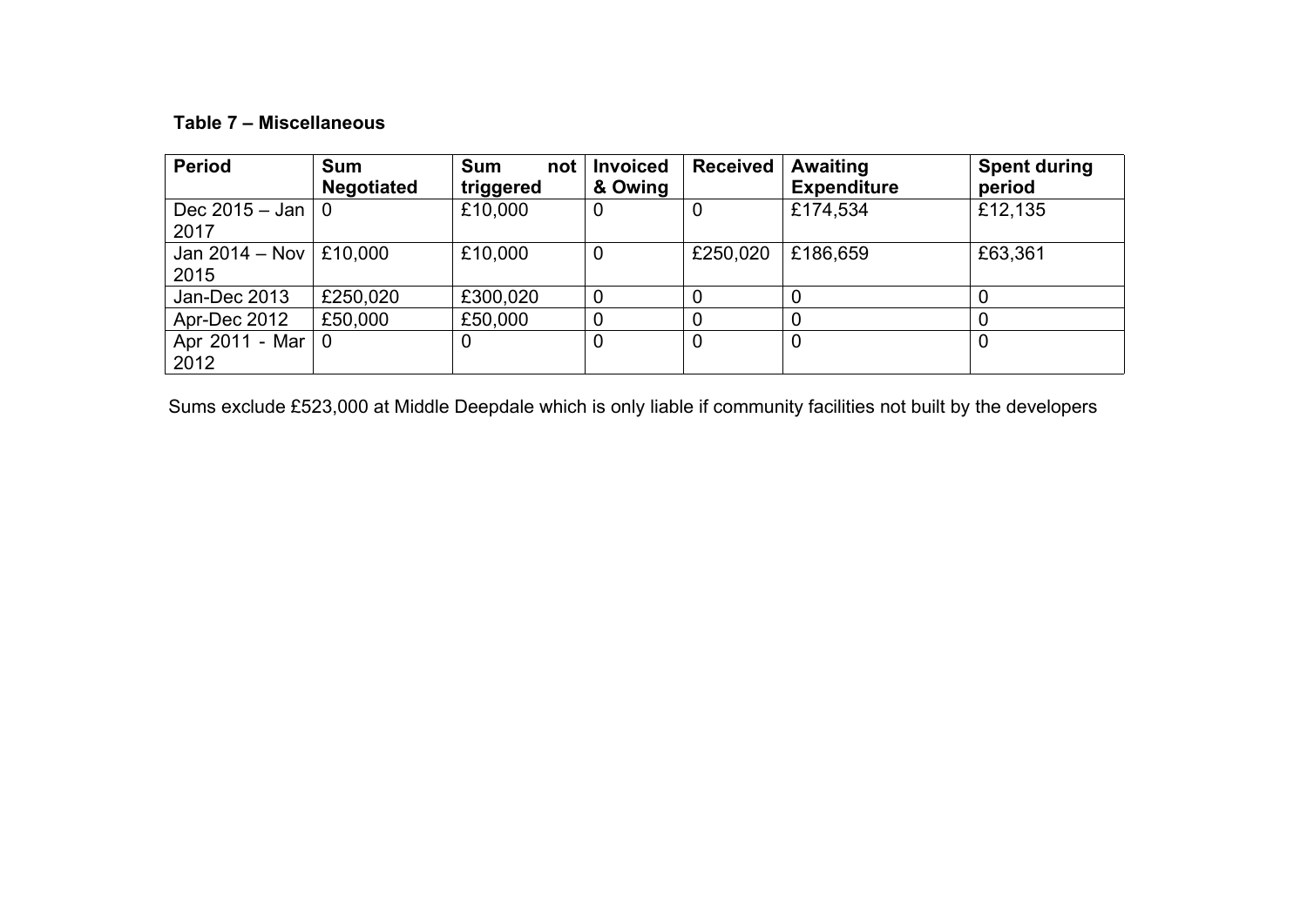#### **Appendix 3**

#### **Current Status of Individual Section 106 Planning Obligations**

The tables below relate only to those obligations where payment of a commuted sum is required, or in the case of affordable housing, where a specific number or proportion of affordable units are to be provided. The tables normally exclude other nonfinancial planning obligations, as well as those which have been superseded or where the planning permission has expired. It also excludes obligations where all monies have been received and expended, except where this has occurred since the matter was last reported.

## **Table 8a - Housing (On Site)**

| <b>Planning</b><br><b>Ref</b> | <b>Site</b>                                              | Date of<br>Agreement | <b>Requirements</b>                                                                                                                       | <b>Current Status</b>                                                                                                                               |
|-------------------------------|----------------------------------------------------------|----------------------|-------------------------------------------------------------------------------------------------------------------------------------------|-----------------------------------------------------------------------------------------------------------------------------------------------------|
|                               |                                                          |                      | <b>Affordable Housing Complete</b>                                                                                                        |                                                                                                                                                     |
| 10/00903/OL                   | West Garth, Cayton                                       | 21/06/11             | 32 units (20% provision)                                                                                                                  | All units provided - final 2 dwellings<br>completed since last report                                                                               |
|                               |                                                          |                      | <b>Affordable Housing Partially Completed</b>                                                                                             |                                                                                                                                                     |
| 09/00717/OL                   | High Mill Farm,<br>Scalby                                | 8/10/2010            | 57 units approved in phase<br>1 (97 units are shown in<br>phases 2-4 application<br>which have been agreed in<br>principle by Committee). | 38 affordable units complete and transferred<br>to Registered Provider - 29 since last<br>report.                                                   |
| 11/00160/FL                   | Land at Helredale<br>Gardens & St Peters<br>Road, Whitby | 19/06/2015           | affordable units<br>91                                                                                                                    | 12 affordable units complete & and<br>transferred to Registered Provider                                                                            |
| 11/00213/FL                   | Eskdale Park.<br>Larpool Lane,<br>Whitby                 | 17/05/2012           | 54 affordable units                                                                                                                       | 35 affordable units complete and transferred<br>to Registered Provider - 12 since last<br>report. Three more are complete and<br>awaiting transfer. |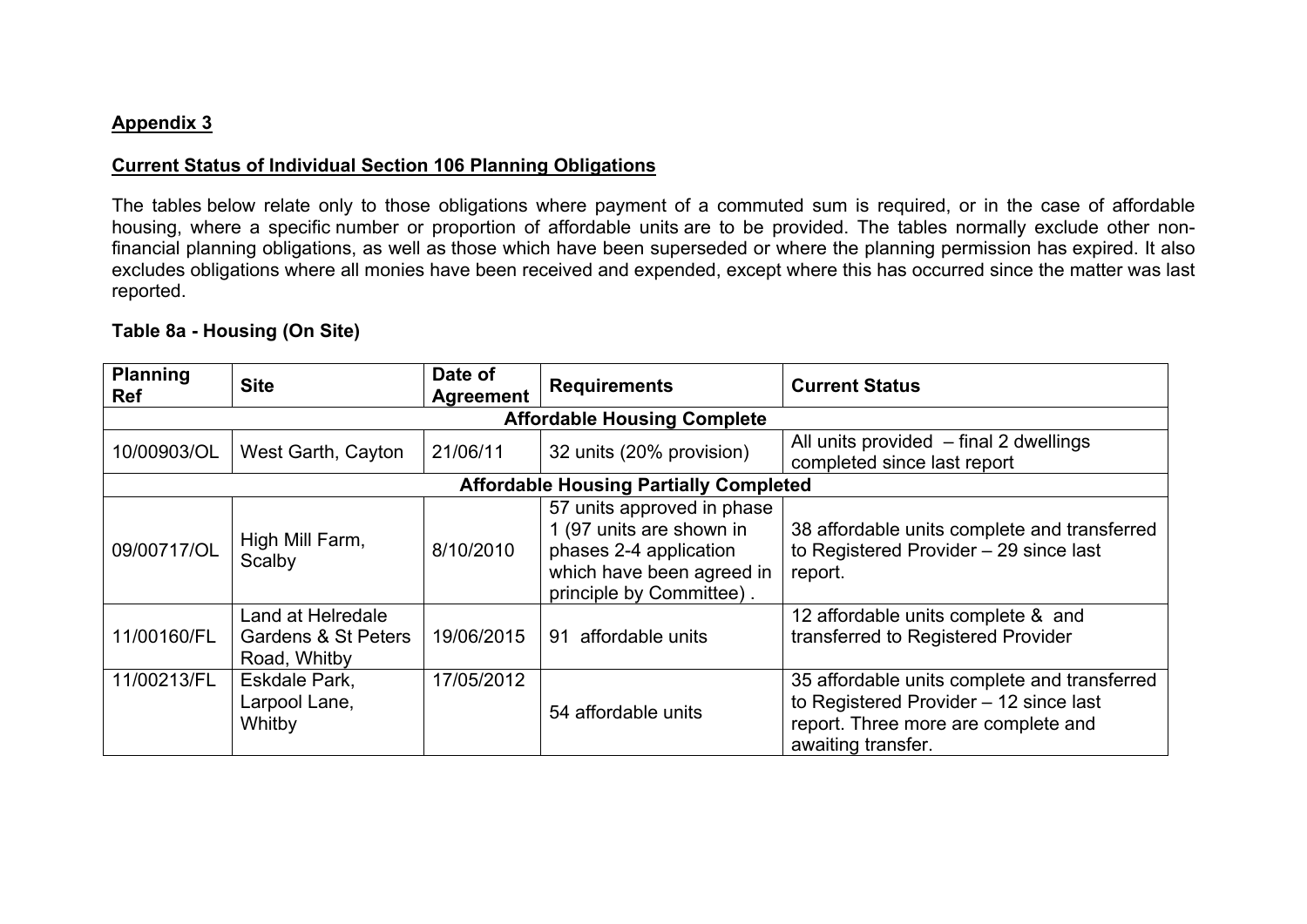| 11/01914/OL                     | Land north of<br>Eastfield (Middle<br>Deepdale)                | 15/03/2013 | Affordable provision to<br>accord with guidance (20%<br>at present which may<br>equate to up to 270 units)<br>- subject to viability<br>assessment for each<br>phase. | 30 affordable units complete. (This is in<br>addition to the extra-care facility with 60<br>places, which is not covered by the Section<br>106 agreement). No new completed units<br>since last report, but 60 affordable units on<br>the western part of site are likely to be<br>complete by March. |
|---------------------------------|----------------------------------------------------------------|------------|-----------------------------------------------------------------------------------------------------------------------------------------------------------------------|-------------------------------------------------------------------------------------------------------------------------------------------------------------------------------------------------------------------------------------------------------------------------------------------------------|
|                                 |                                                                |            | No Affordable Housing Completed                                                                                                                                       |                                                                                                                                                                                                                                                                                                       |
| 07/01700/OL<br>&<br>09/02472/RM | Highfield Road,<br>Whitby                                      | 25/10/2007 | 10 affordable units                                                                                                                                                   | One (open market) dwelling constructed, but<br>development not progressed further.                                                                                                                                                                                                                    |
| 08/02554/FL                     | Church Farm,<br>Speeton                                        | 16/03/2009 | 5 affordable houses                                                                                                                                                   | Development started, keeping the planning<br>permission extant, but has never<br>progressed. (Unless circumstances change<br>this item will not be reported in future).                                                                                                                               |
| 13/01881/FL                     | Land at Scarborough<br><b>Road and Pasture</b><br>Lane, Seamer | 23/01/2014 | 30 affordable units                                                                                                                                                   | Not started                                                                                                                                                                                                                                                                                           |
| 14/01755/FL                     | Blueberry Way,<br>Scarborough<br>(Oliver's Heights)            | 27/03/2015 | 5 affordable units (carried<br>over from previous S106)                                                                                                               | 5 units under construction                                                                                                                                                                                                                                                                            |
| 15/01219/FL                     | Former Scarborough<br><b>RUFC</b><br>Scalby Road, Scalby       | 02/12/2015 | Extra care facility with 59<br>rooms for the elderly                                                                                                                  | Not started                                                                                                                                                                                                                                                                                           |
| 15/01284/FL                     | The Tennis Courts,<br>Southdene, Filey                         | 18/04/2016 | 9 affordable units                                                                                                                                                    | Construction recently commenced.                                                                                                                                                                                                                                                                      |
| 15/02665/OL                     | Racecourse Road,<br>East Ayton                                 | 05/05/2016 | 40% provision (16 units if<br>indicative layout built)                                                                                                                | Not started                                                                                                                                                                                                                                                                                           |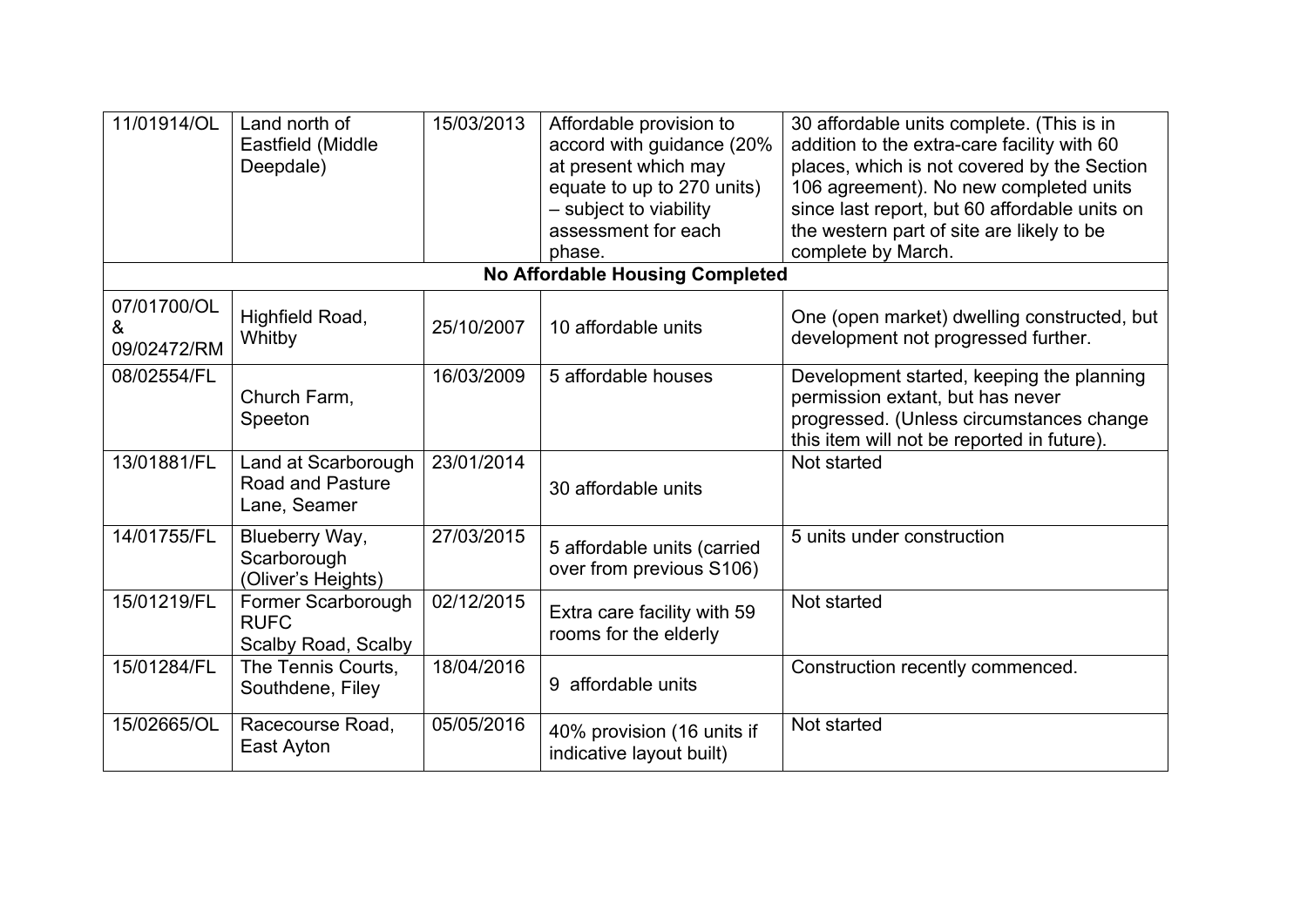| 15/01632/FL | Farside Road, West<br>Ayton                                | 22/01/2016 | 28 affordable housing units | Not started (request to reduce pending) |
|-------------|------------------------------------------------------------|------------|-----------------------------|-----------------------------------------|
| 16/00825/FL | <b>Former Highways</b><br>Depot, The Garth,<br>Whitby      | 10/11/2016 | 6 affordable units          | Not started                             |
| 16/01449/FL | Norwood House,<br><b>Belle View Street,</b><br>Scarborough | 26/10/2016 | 2 affordable units          | Under construction                      |

# **Table 8b - Affordable Housing (Off Site Contributions)**

Apart from the two last cases in this table repayment clauses do not apply to these contributions.

| <b>Planning Ref</b>              | <b>Site</b>                          | Date of<br>Agreement | <b>Commuted</b><br><b>Sum</b> | <b>Notes</b>                                                                                                                                                                                                                                                                                                                                                                                                      |  |  |  |  |  |
|----------------------------------|--------------------------------------|----------------------|-------------------------------|-------------------------------------------------------------------------------------------------------------------------------------------------------------------------------------------------------------------------------------------------------------------------------------------------------------------------------------------------------------------------------------------------------------------|--|--|--|--|--|
| Payment made and partially spent |                                      |                      |                               |                                                                                                                                                                                                                                                                                                                                                                                                                   |  |  |  |  |  |
| 02/02114/OL                      | The Sands North Bay                  | 15/10/2004           | 464,253                       | £79,000 previously spent on Newburn House, Alma<br>Square. Since the last report, £50,000 has been<br>spent on affordable housing in Sleights. Cabinet has<br>agreed to spending commitments on affordable<br>housing as follows: £60,000 for Sneaton Castle,<br>Whitby and £150,000, towards Young Person's<br>Pathway Housing comprising 6 units at Victoria<br>Road, Scarborough. £125,253 remains unallocated |  |  |  |  |  |
| 14/00398/FL                      | Wesley Hall, Moor<br>Lane, Eastfield | 25/04/2014           | £31,500                       | Allocated to fund Rural Housing Enabler to be spent<br>over 3 years. £20,300 has been spent (£10,150<br>since last report), leaving £11,200 as commitment<br>for expenditure for the next year.                                                                                                                                                                                                                   |  |  |  |  |  |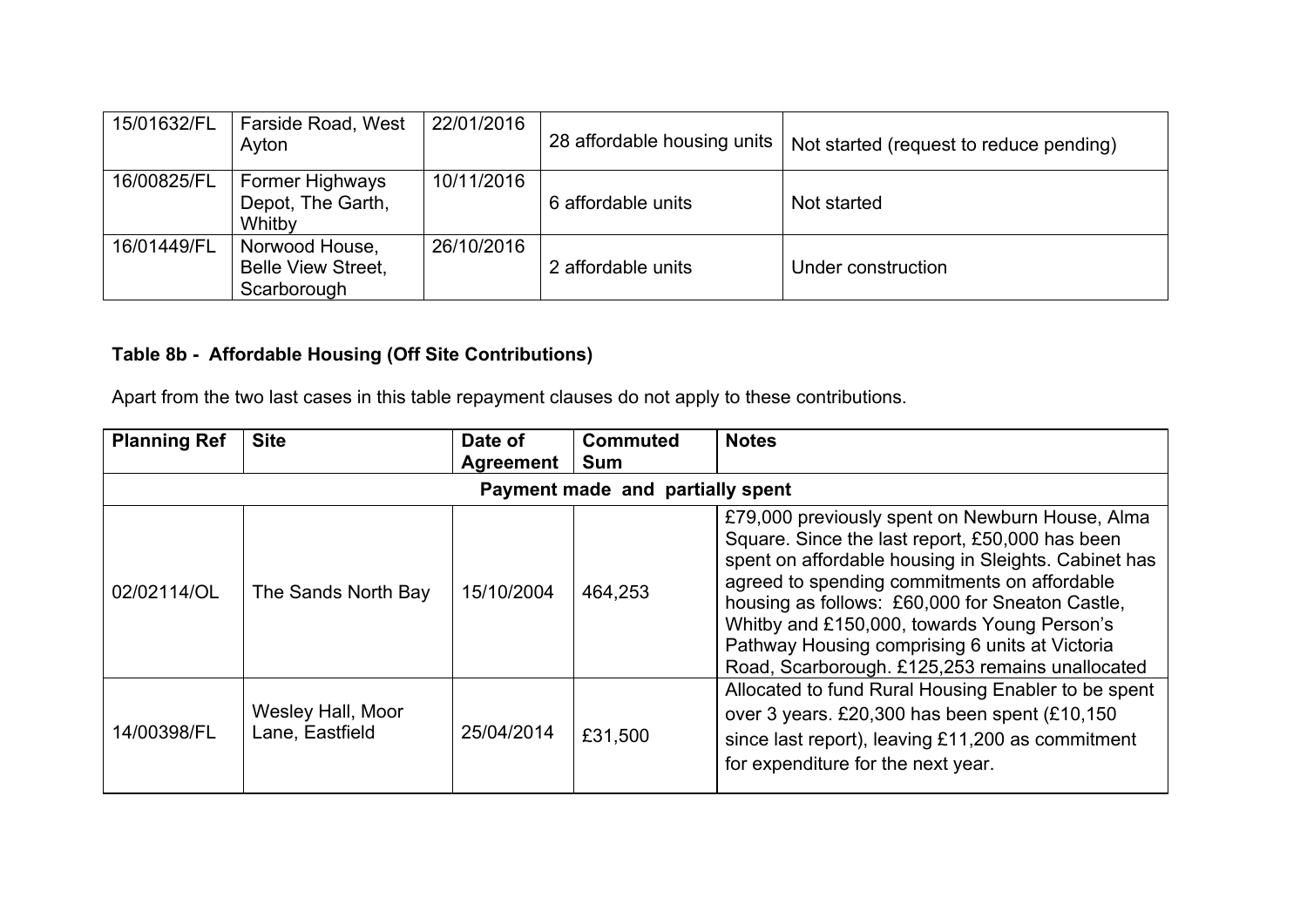| <b>Planning Ref</b> | <b>Site</b>                                               | Date of<br><b>Agreement</b> | <b>Commuted</b><br><b>Sum</b> | <b>Notes</b>                                                                                                                |  |  |  |  |  |  |  |  |
|---------------------|-----------------------------------------------------------|-----------------------------|-------------------------------|-----------------------------------------------------------------------------------------------------------------------------|--|--|--|--|--|--|--|--|
|                     | Paid and waiting expenditure                              |                             |                               |                                                                                                                             |  |  |  |  |  |  |  |  |
|                     |                                                           |                             |                               |                                                                                                                             |  |  |  |  |  |  |  |  |
| 12/01887/FL         | 131 Victoria Road.<br>Scarborough                         | 05/11/2012                  | £1,709                        | Awaiting expenditure                                                                                                        |  |  |  |  |  |  |  |  |
| 12/02587/FL         | 148 Victoria Road,<br>Scarborough                         | 18/02/2013                  | £2,550                        | Awaiting expenditure                                                                                                        |  |  |  |  |  |  |  |  |
| 13/00009/FL         | 29/31 Falsgrave Road,<br>Scarborough                      | 14/05/2013                  | £440                          | Awaiting expenditure. Section 106BA application<br>approved which reduced original sum from £4,200<br>on viability grounds. |  |  |  |  |  |  |  |  |
| 13/00667/FL         | 111-113 North Marine<br>Road, Scarborough                 | 12/07/2013                  | £28,396                       | Awaiting expenditure                                                                                                        |  |  |  |  |  |  |  |  |
| 13/01117/FL         | 1a Hope Street<br>Scarborough                             | 13/08/2013                  | £1,929                        | Awaiting expenditure                                                                                                        |  |  |  |  |  |  |  |  |
| 13/01160/FL         | Former Bus Station,<br>Somerset Terrace,<br>Scarborough   | 05/08/2013                  | £13,889                       | Awaiting expenditure                                                                                                        |  |  |  |  |  |  |  |  |
| 13/01239/FL         | 8 Queens Terrace,<br>Scarborough                          | 02/10/2013                  | £5,223                        | Awaiting expenditure                                                                                                        |  |  |  |  |  |  |  |  |
| 13/01509/FL         | 13 Blackburn's Yard,<br><b>Church Street, Whitby</b>      | 17/10/2013                  | £3,600                        | Awaiting expenditure                                                                                                        |  |  |  |  |  |  |  |  |
| 13/01744/FL         | 5 Belvedere Place,<br>Scarborough                         | 08/10/2013                  | £3,633                        | Awaiting expenditure                                                                                                        |  |  |  |  |  |  |  |  |
| 13/02107/FL         | Lockton & Kepwick<br>Houses, Peasholm<br>Gap, Scarborough | 30/01/2014                  | £26,764                       | Awaiting expenditure                                                                                                        |  |  |  |  |  |  |  |  |
| 13/02140/FL         | 79 Coach Road,<br>Sleights                                | 20/12/2013                  | £5,190                        | Awaiting expenditure                                                                                                        |  |  |  |  |  |  |  |  |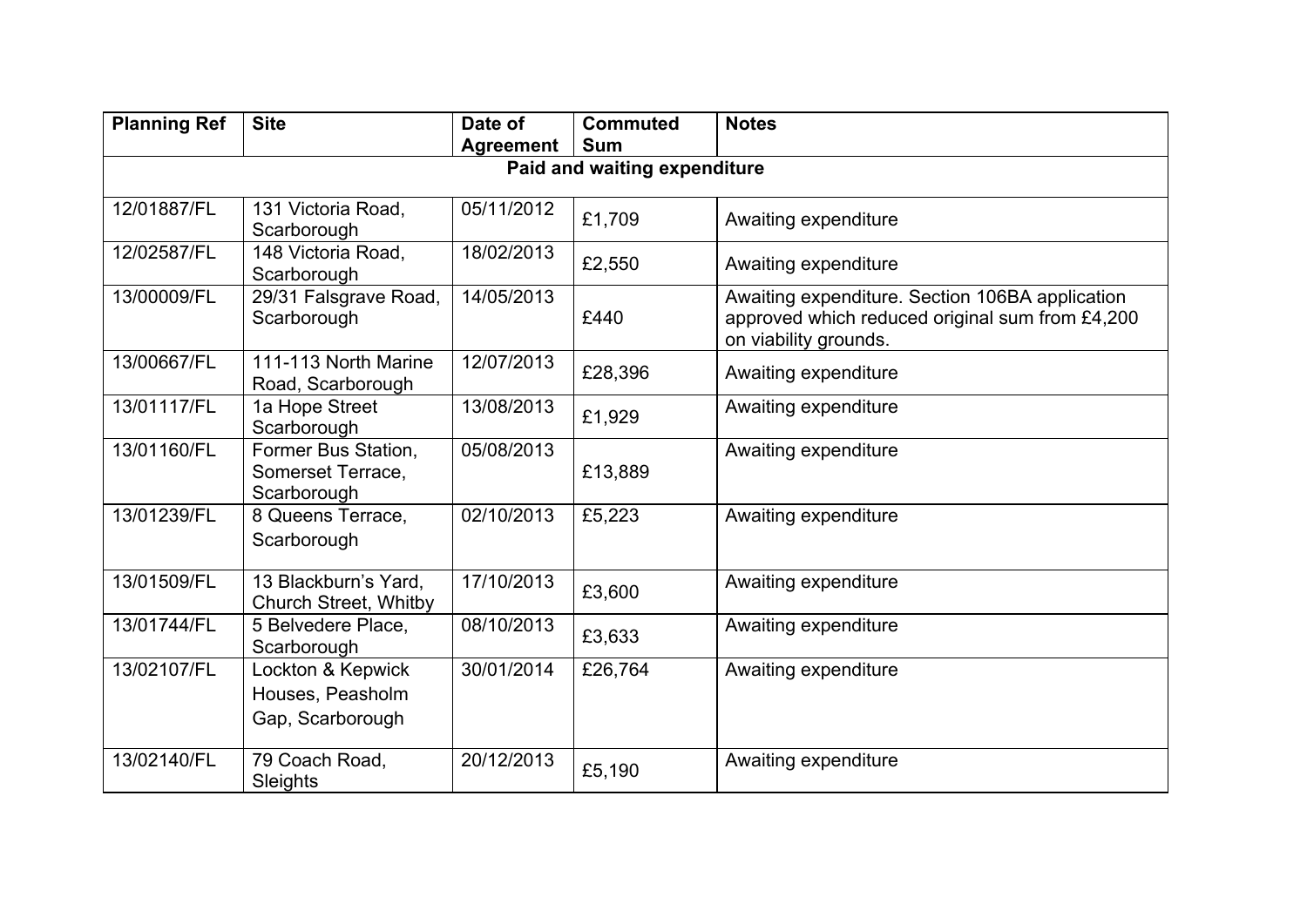| <b>Planning Ref</b> | <b>Site</b>                                      | Date of<br><b>Agreement</b> | <b>Commuted</b><br><b>Sum</b> | <b>Notes</b>                                                                                                                        |
|---------------------|--------------------------------------------------|-----------------------------|-------------------------------|-------------------------------------------------------------------------------------------------------------------------------------|
| 13/02114/FL         | 14 Weydale Avenue,<br>Scarborough                | 25/11/2013                  | £23,183                       | Awaiting expenditure                                                                                                                |
| 13/02156/FL         | Former Police Station,<br>7 Murray Street, Filey | 08/04/2014                  | £28,696                       | Awaiting expenditure                                                                                                                |
| 13/02550/FL         | 133 North Marine<br>Road, Scarborough            | 28/02/2014                  | £4,730                        | Awaiting expenditure                                                                                                                |
| 13/02625/FL         | The Landings, 7-8 The<br>Beach, Filey            | 25/03/2014                  | £15,120                       | Awaiting expenditure                                                                                                                |
| 14/00279/FL         | Land rear of 2<br>Westwood,<br>Scarborough       | 09/07/2014                  | £9,220                        | Awaiting expenditure                                                                                                                |
| 14/00715/FL         | 47 North Marine Road,<br>Scarborough             | 01/08/2014                  | £3,783                        | Awaiting expenditure                                                                                                                |
| 14/00857/FL         | 5 The Crescent<br>Scarborough                    | 12/06/2014                  | £14,838                       | Awaiting expenditure                                                                                                                |
| 14/01076/FL         | Albion PH, 136 Castle<br>Road, Scarborough       | 18/07/2014                  | £18,300                       | Awaiting expenditure                                                                                                                |
| 14/01265/FL         | 12 Holbeck Hill,<br>Scarborough                  | 12/08/2014                  | £2,840                        | Awaiting expenditure                                                                                                                |
| 14/01110/FL         | 6 Belle Vue Parade,<br>Scarborough               | 12/09/2014                  | £5,812                        | Awaiting expenditure                                                                                                                |
|                     |                                                  |                             | Not invoiced/triggered yet    |                                                                                                                                     |
| 13/00181/FL         | 4B Russet Grove,<br><b>Newby</b>                 | 26/06/2013                  | £5,250                        | Development started – application was outline when<br>s106 was completed, so precise sum needs to be<br>confirmed before invoicing. |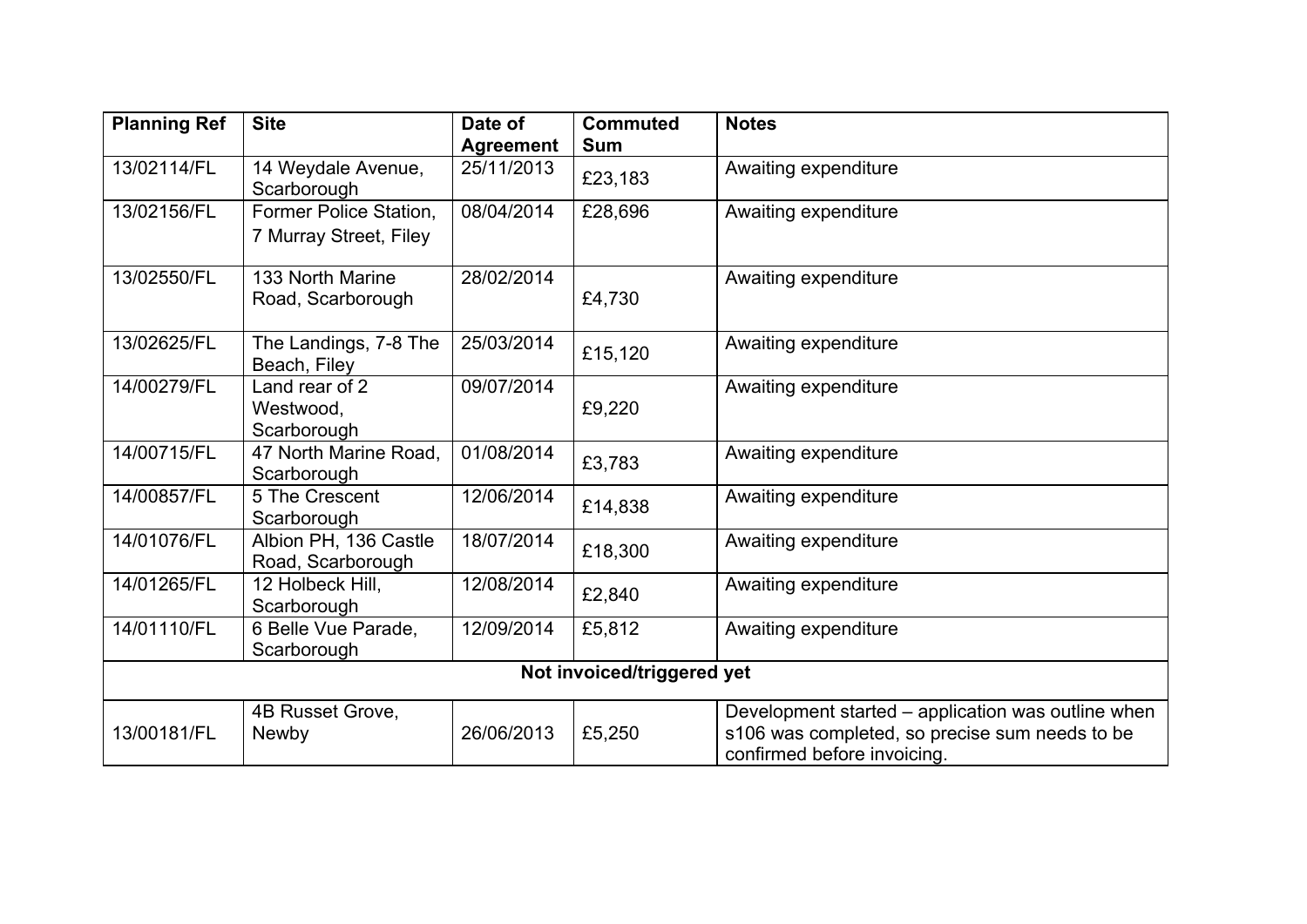| <b>Planning Ref</b> | <b>Site</b>                                 | Date of<br>Agreement | <b>Commuted</b><br><b>Sum</b>           | <b>Notes</b>                                                                                            |
|---------------------|---------------------------------------------|----------------------|-----------------------------------------|---------------------------------------------------------------------------------------------------------|
| 13/00481/FL         | 2 & 2A Somerset<br>Terrace, Scarborough     | 28/06/2013           | £2,400                                  | Development not progressed – unless<br>circumstances change this item will not be reported<br>in future |
| 13/02204/OL         | Garth End Road, West<br>Ayton               | 15/09/2014           | Confirm at<br>reserved<br>matters stage | Not started and no reserved matters application<br>submitted yet                                        |
| 13/02244/FL         | Carlton Hotel, Belmont<br>Road, Scarborough | 03/02/2014           | £7,050                                  | Triggered and due to be invoiced soon                                                                   |
| 14/00625/FL         | 52 Main Street, Cayton                      | 29/08/2014           | £6,900                                  | Development not started                                                                                 |
| 14/00746/FL         | 7 Royal Crescent<br>Lane, Scarborough       | 16/07/2014           | £3,650                                  | Development not started                                                                                 |
| 15/02421/FL         | Newby Farm Road,<br>Scalby                  | 09/06/2016           | £210,487                                | Development started, but payment not triggered -10<br>year repayment period                             |
| 16/00163/FL         | 7-11 Esplanade<br>Gardens, Scarborough      | 11/05/2016           | £50,000                                 | Development started, but payment not triggered -10<br>year repayment period                             |

The above table does not normally include obligations which have in effect been superseded. Following a change in government policy, which prevented requests for affordable housing contributions, there are a number of cases where either a Deed of Release from the s106 obligations, or a subsequent planning permission without an affordable housing contribution, have been issued.

### **Table 9a - Public Open Space/Community Facilities - On Site Provision and Maintenance**

Where monies have only been partially spent this reflects the fact that payments cover maintenance which is phased over a number of years. Prior to any maintenance monies being requested most agreements require that the developer provides the open space/play equipment to a suitable standard. Once this has been agreed it then proceeds to adoption of the land by the Council, following which payment(s) are made.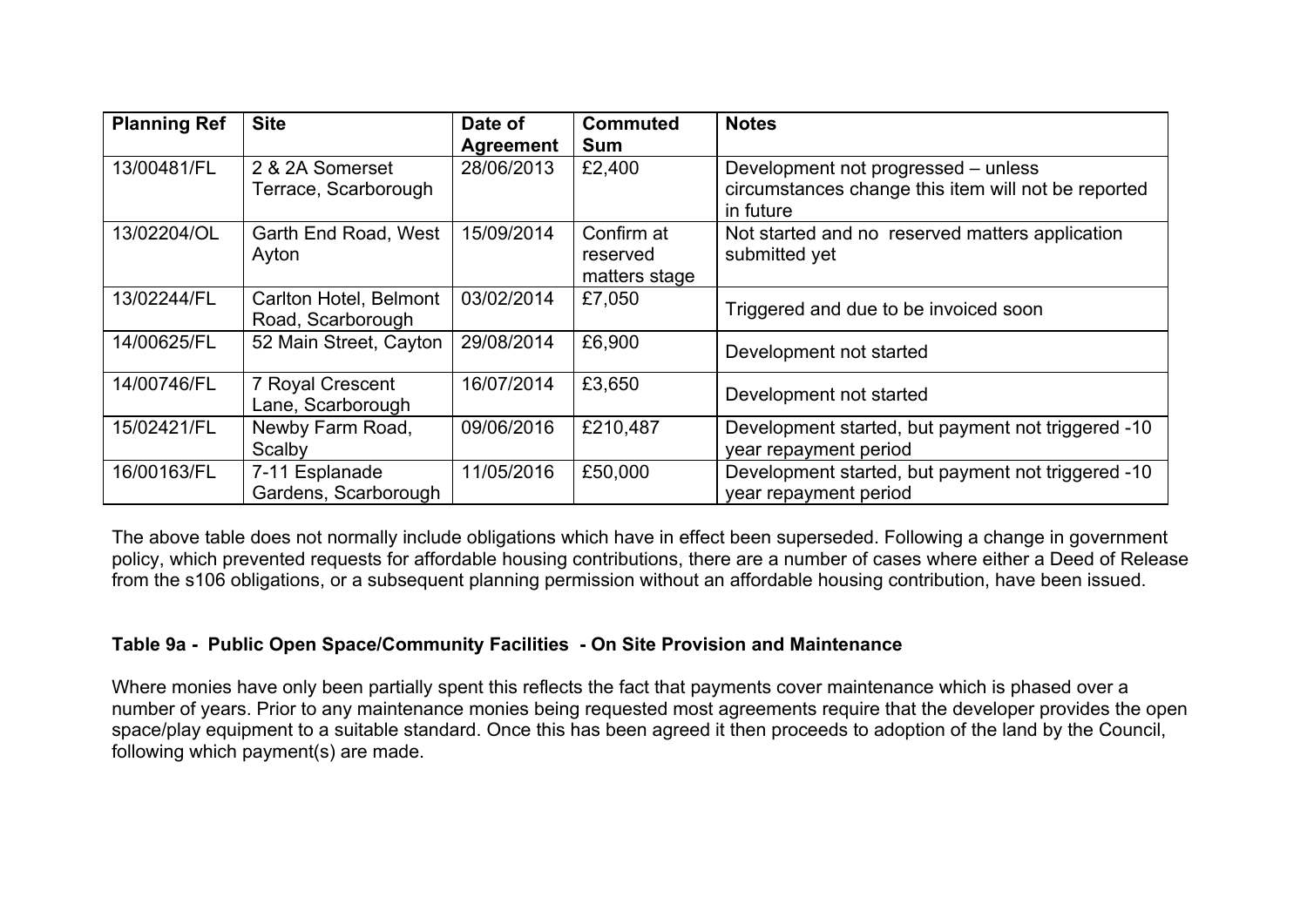| <b>Application</b><br><b>Number</b>           | <b>Site</b>                  | Date of<br><b>Agreement</b> | <b>Maintenance Sum or</b><br>Requirement | <b>Repayment</b><br>date /period | <b>Current Status</b>                                                                                                 |  |  |  |  |  |  |
|-----------------------------------------------|------------------------------|-----------------------------|------------------------------------------|----------------------------------|-----------------------------------------------------------------------------------------------------------------------|--|--|--|--|--|--|
| Payment made and expenditure ongoing/complete |                              |                             |                                          |                                  |                                                                                                                       |  |  |  |  |  |  |
| 99/00841/RM                                   | Lisvane School               | 01/07/1999                  | £6,500 POS                               | None                             | All monies now spent                                                                                                  |  |  |  |  |  |  |
| 99/00841/RM                                   | Lisvane School               | 01/07/1999                  | £2,800 Play<br>Equipment                 | None                             | All monies now spent                                                                                                  |  |  |  |  |  |  |
| 00/00027/FL                                   | Osgodby Lane                 | 03/08/2000                  | £82,750 POS                              | None                             | Received and largely spent<br>(balance $£8,275)$                                                                      |  |  |  |  |  |  |
| 00/00027/FL                                   | Osgodby Lane                 | 03/08/2000                  | £34,500 Play<br>Equipment                | None                             | Received and partially spent<br>(balance $£3,450$ )                                                                   |  |  |  |  |  |  |
| 00/00592/FL                                   | Barry's<br>Lane              | 08/05/2001                  | £15,000 POS                              | None                             | Received and largely spent<br>(balance £1,500)                                                                        |  |  |  |  |  |  |
| 00/00592/FL                                   | Barry's<br>Lane              | 08/05/2001                  | £4,000 Play<br>Equipment                 | None                             | Received and largely spent<br>(balance £400)                                                                          |  |  |  |  |  |  |
| 02/00145/FL                                   | Crab Lane III.<br>Crossgates | 31/07/2003                  | £102,905 POS                             | 16/9/2024                        | Received and partially spent<br>(balance £36,014)                                                                     |  |  |  |  |  |  |
| 02/00145/FL                                   | Crab Lane III,<br>Crossgates | 31/07/2003                  | £35,500 Play<br>Equipment                | 16/9/2024                        | Received and partially spent<br>(balance £12,425)                                                                     |  |  |  |  |  |  |
| 00/00587/FL                                   | Lismore Place/<br>Wyecourt   | 08/05/2001                  | £10,000 POS                              | None                             | Received and partially spent<br>(balance £8,000)                                                                      |  |  |  |  |  |  |
| 04/01191/FL                                   | Pasture<br>Crescent, Filey   | 24/07/2003                  | £21,500 POS and play<br>equipment        | None                             | POS/play area adopted by<br>SBC and payment made -<br>awaiting commencement of<br>phased expenditure over 10<br>years |  |  |  |  |  |  |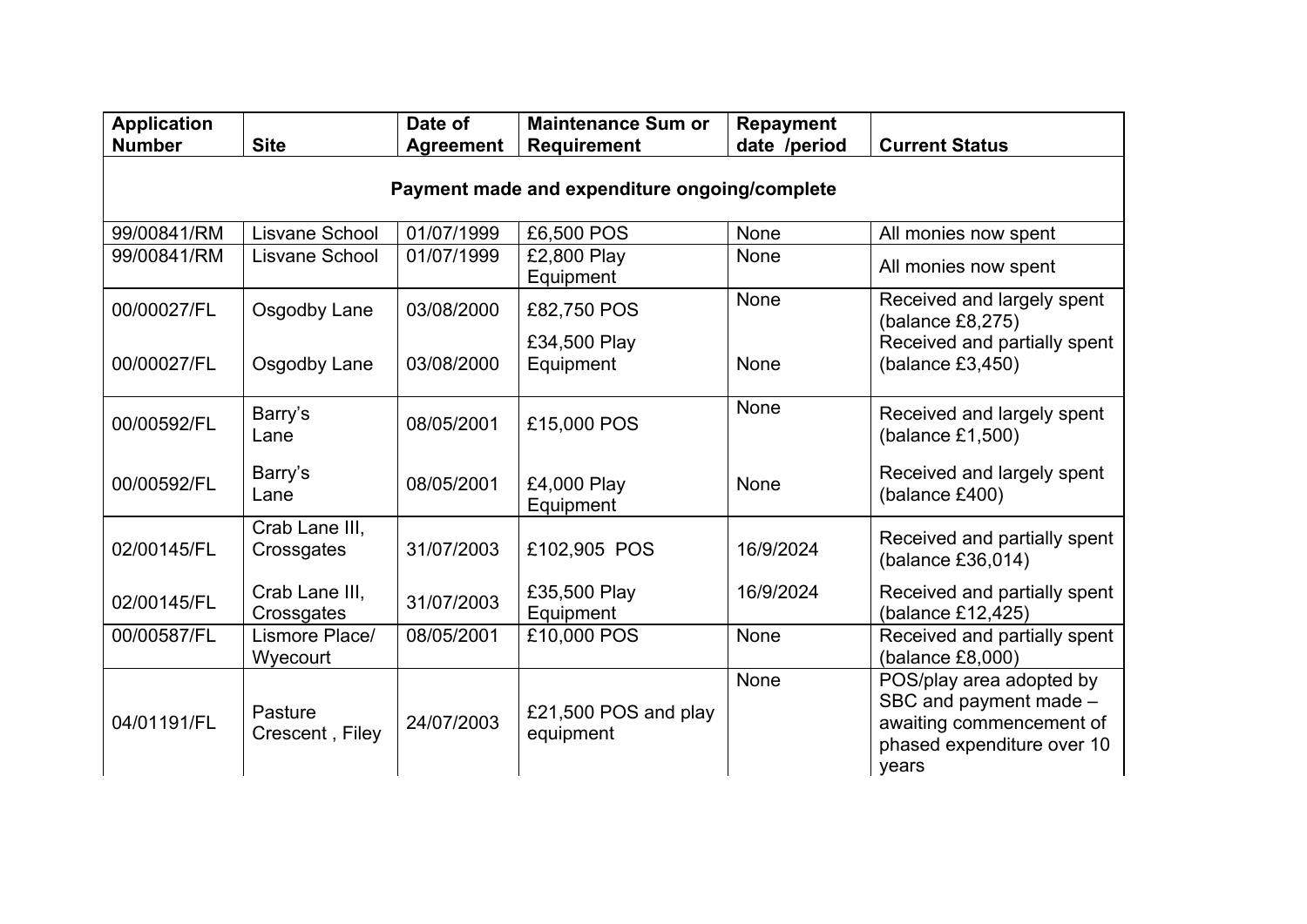| <b>Application</b> |                                                    | Date of          | <b>Maintenance Sum or</b>                                       | <b>Repayment</b>                        | <b>Current Status</b>                                                                                                                  |  |  |
|--------------------|----------------------------------------------------|------------------|-----------------------------------------------------------------|-----------------------------------------|----------------------------------------------------------------------------------------------------------------------------------------|--|--|
| <b>Number</b>      | <b>Site</b>                                        | <b>Agreement</b> | <b>Requirement</b>                                              | date /period                            |                                                                                                                                        |  |  |
| 4/35/289E/FL       | <b>Castle Road</b>                                 |                  |                                                                 |                                         | Received and partially spent                                                                                                           |  |  |
| (99/01153/FL)      | Whitby                                             | 02/11/2001       | £57,600 POS                                                     | None                                    | (balance £51,840)                                                                                                                      |  |  |
|                    |                                                    |                  | Awaiting land transfer and payment                              |                                         |                                                                                                                                        |  |  |
| 11/01914/OL        | Land north of<br>Eastfield<br>(Middle<br>Deepdale) | 15/03/2013       | Open Space & Play<br>£40,000/ha (c.<br>£350,000)                | Spend on<br>maintenance<br>over 7 years | Not reached stage when<br>provision/payment is<br>triggered                                                                            |  |  |
| 11/01914/OL        | Land north of<br>Eastfield<br>(Middle<br>Deepdale) | 15/03/2013       | Open Space (Deep<br>Dale Area)<br>£11,000/ha<br>(c. £36,000)    | Spend on<br>maintenance<br>over 7 years | Not reached stage when<br>provision/payment is<br>triggered                                                                            |  |  |
| 11/01914/OL        | Land north of<br>Eastfield<br>(Middle<br>Deepdale) | 15/03/2013       | <b>Additional Play Area</b><br>contribution<br>£100,000         | Spend on<br>maintenance<br>over 7 years | Not reached stage when<br>provision/payment is<br>triggered                                                                            |  |  |
|                    |                                                    |                  | <b>Miscellaneous</b>                                            |                                         |                                                                                                                                        |  |  |
| 09/01006/FL        | St Hilda's Priory,<br>Sneaton Castle,<br>Whitby    | 09/11/2010       | Make playing field<br>available for use by<br>public on request | n/a                                     | Playing field available for<br>use and officers have<br>written to Priory to<br>encourage public use.                                  |  |  |
| 10/00903/OL        | West Garth,<br>Cayton                              | 21/06/2011       | Community<br>land/facilities - sum of<br>£11,500                | 5 years                                 | Only triggered if land<br>transferred to Borough or<br>Parish Council (ongoing<br>discussions regarding future<br>proposals for land). |  |  |
| 11/00213/FL        | Eskdale Park,<br>Whitby                            | 17/05/2012       | Provision of public<br>open space with                          | n/a                                     | Development not reach<br>stage when obligation is                                                                                      |  |  |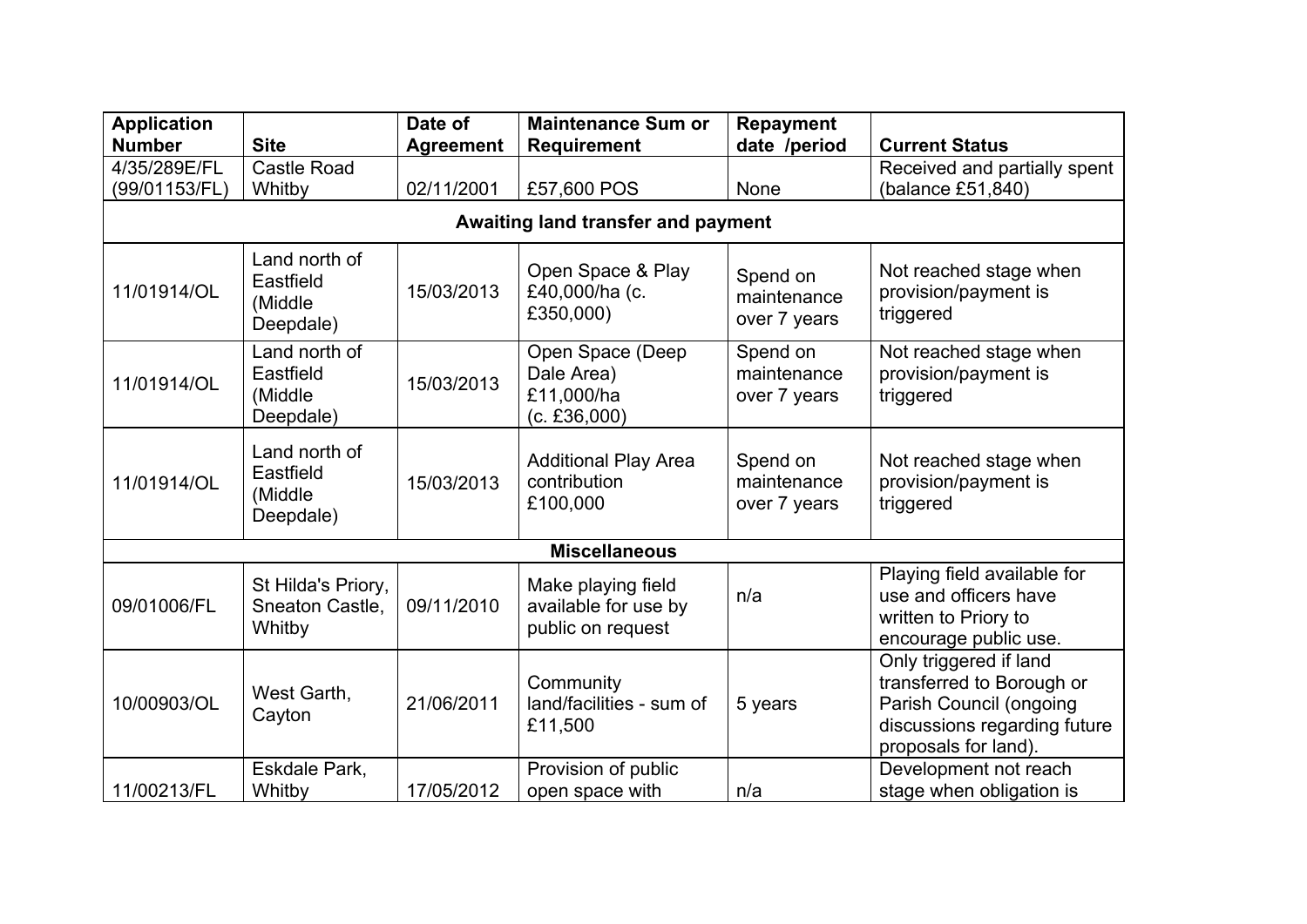| <b>Application</b><br><b>Number</b> | <b>Site</b>                                  | Date of<br><b>Agreement</b> | <b>Maintenance Sum or</b><br><b>Requirement</b>                                                            | <b>Repayment</b><br>date /period | <b>Current Status</b>             |
|-------------------------------------|----------------------------------------------|-----------------------------|------------------------------------------------------------------------------------------------------------|----------------------------------|-----------------------------------|
|                                     |                                              |                             | management<br>arrangements (with<br>provision for transfer to<br>SBC with maintenance<br>sum to be agreed) |                                  | triggered                         |
| 15/01284/FL                         | The Tennis<br>Courts,<br>Southdene,<br>Filev | 18/04/2016                  | Provision of 3 tennis<br>courts for public use                                                             | n/a                              | Tennis courts provided on<br>site |
| 15/01632/FL                         | Farside Road,<br>West Ayton                  | 21/01/2016                  | Provision of on-site<br>open space/play/sports<br>facilities                                               | n/a                              | Development not started           |
| 15/02665/OL                         | Racecourse<br>Road, East<br>Ayton            | 05/05/2016                  | Provision of on-site<br>open space                                                                         | n/a                              | Development not started           |

# **Table 9b - Public Open Space/Play/Sports Provision (Off Site Provision / Improvements)**

In the 'Project for Expenditure' column underlined text indicates that the project for expenditure is fixed by the planning obligation or Cabinet. *Italic* text indicates that Cabinet has identified in principle the location of the expenditure.

| <b>Planning Ref:</b>                                      | <b>Site</b>                         | Date of<br>Agreement | <b>Commuted</b><br><b>Sum</b> | <b>Project for</b><br>Expenditure* | Repayment<br>date/period | <b>Current Status</b>                                                                 |  |  |  |  |
|-----------------------------------------------------------|-------------------------------------|----------------------|-------------------------------|------------------------------------|--------------------------|---------------------------------------------------------------------------------------|--|--|--|--|
| Payment made and awaiting expenditure (wholly or in part) |                                     |                      |                               |                                    |                          |                                                                                       |  |  |  |  |
| 02/01170/FL                                               | Old Montrosa,<br>Avenue<br>Victoria | 05/12/2002           | £15,707                       | <b>South Cliff</b><br>Gardens      | 15/05/2019               | £8,440 spent on Italian<br>Gardens at South Cliff. The<br>remaining balance is £7,267 |  |  |  |  |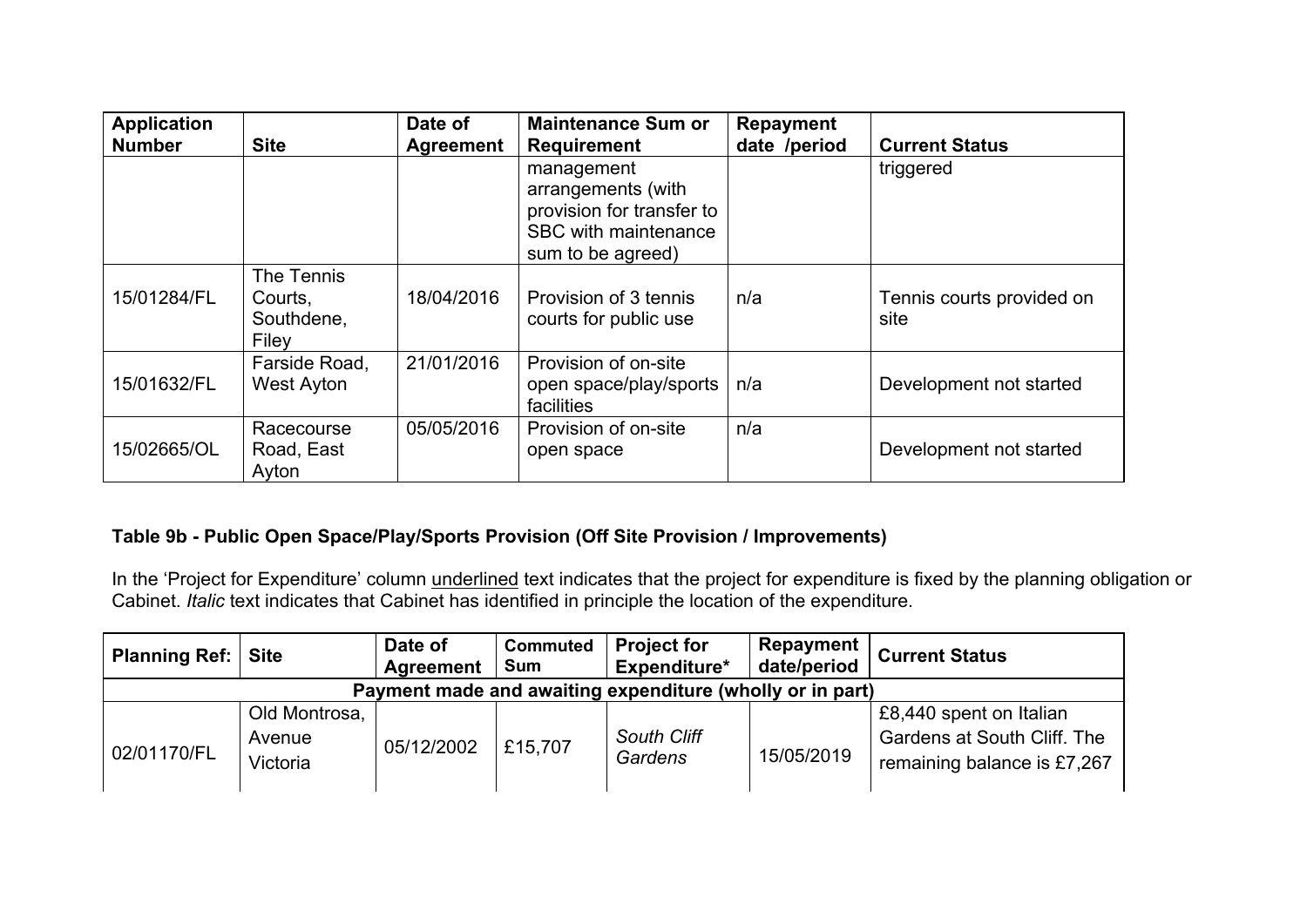| <b>Planning Ref:</b> | <b>Site</b>                                         | Date of<br><b>Agreement</b> | <b>Commuted</b><br><b>Sum</b> | <b>Project for</b><br>Expenditure*       | <b>Repayment</b><br>date/period                           | <b>Current Status</b>                                                                                                                                  |
|----------------------|-----------------------------------------------------|-----------------------------|-------------------------------|------------------------------------------|-----------------------------------------------------------|--------------------------------------------------------------------------------------------------------------------------------------------------------|
| 03/00538/FL          | <b>Dulverton</b><br>Hall,<br>Montpellier<br>Terrace | 01/07/2003                  | £10,385                       | South Cliff<br>Gardens                   | 06/12/2019                                                | Received - £1,167 spent on<br>sign at South Cliff Gardens.<br>Mostly awaiting expenditure<br>(balance $£9,218$ )                                       |
| 04/00944/FL          | Oriel House,<br>Oriel<br>Crescent                   | 15/07/2004                  | £6,038                        | To be<br>determined for<br>remaining sum | 21/01/2022                                                | Mainly spent - balance of<br>£1,871 remaining                                                                                                          |
| 04/02315/FL          | $35 - 36$<br>Esplanade<br>Gardens                   | 21/03/2005                  | £8,334                        | South Cliff<br>Gardens                   | 10/05/2022                                                | Monies received & awaiting<br>expenditure                                                                                                              |
| 05/00954/FL          | 28/30 Prince<br>of Wales<br>Terrace                 | 08/08/2005                  | £7,661                        | South Cliff<br>Gardens                   | 15 years<br>$(2026 - 27 -$<br>payments<br>were<br>phased) | £7,661 was paid, but<br>remainder of original sum<br>(£12,769) had to be written<br>off as company went into<br>liquidation. Awaiting<br>expenditure.  |
| 07/00735/FL          | 35/37 West St<br>Scarborough                        | 30/08/2007                  | £1,995                        | South Cliff<br>Gardens                   | 14/04/2018                                                | Monies received & awaiting<br>expenditure                                                                                                              |
| 03/00972/FL          | 31 Valley<br>Road                                   | 18/11/2003                  | £2,069                        | <b>Valley Gardens</b>                    | 28/04/2020                                                | Monies received & awaiting<br>expenditure                                                                                                              |
| 02/01309/FL          | Grosvenor<br><b>House Hotel</b>                     | 23/02/2004                  | £4,000                        | Valley<br>Gardens                        | 06/10/2029                                                | £9,781 was invoiced, but<br>following long dispute over<br>non- payment, £4,000 was<br>paid and remainder was<br>written off. Awaiting<br>expenditure. |
| 04/00256/FL          | Albemarle<br>Back Road.                             | 18/08/2004                  | £1,510                        | Valley<br>Gardens                        | 21/12/2025                                                | Received and awaiting<br>expenditure                                                                                                                   |
|                      | 47/49                                               | 04/08/2005                  | £8,864                        | Valley                                   | 28/02/2018                                                | Monies received & awaiting                                                                                                                             |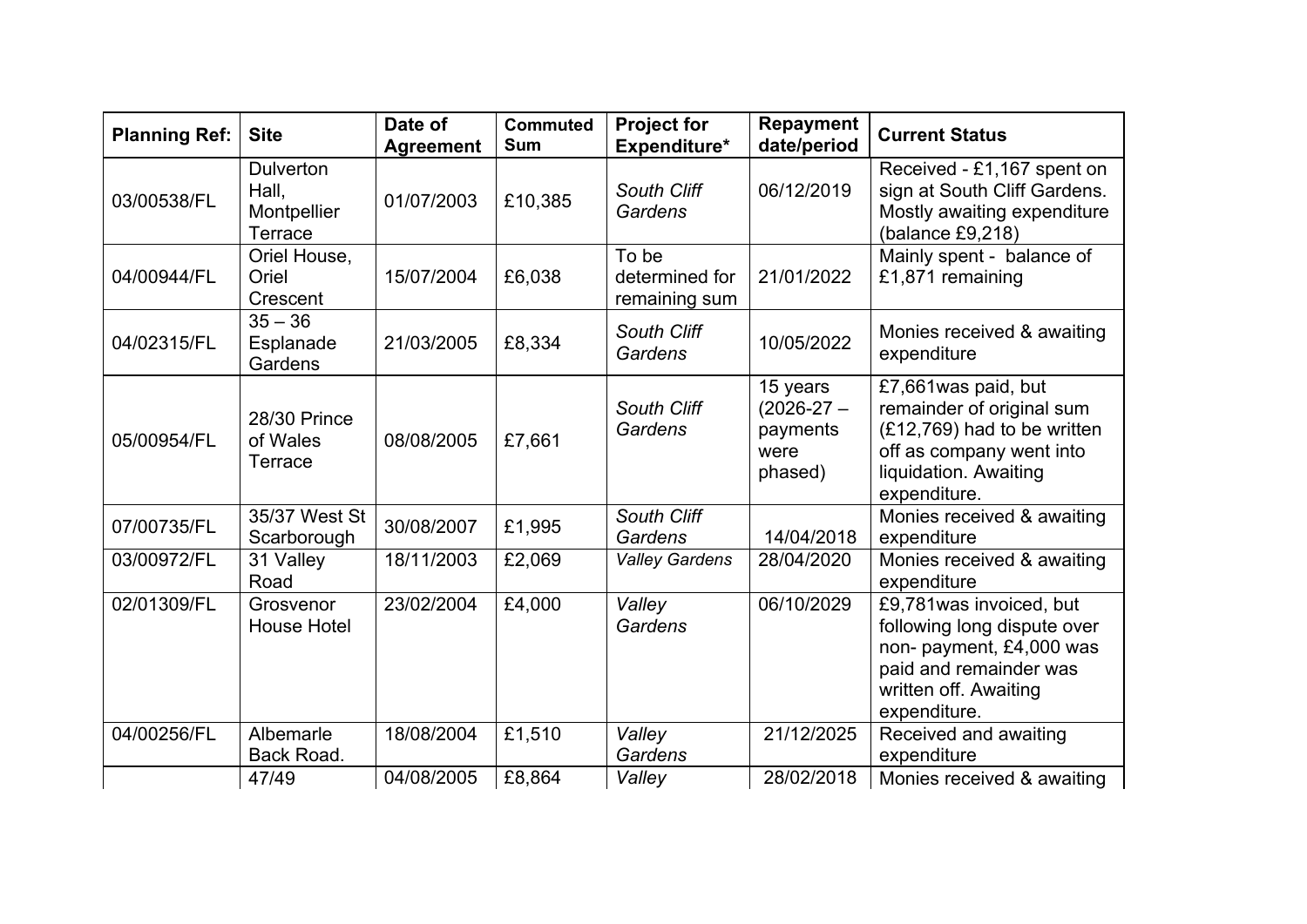| <b>Planning Ref:</b> | <b>Site</b>                                     | Date of<br><b>Agreement</b> | <b>Commuted</b><br><b>Sum</b> | <b>Project for</b><br>Expenditure* | <b>Repayment</b><br>date/period | <b>Current Status</b>                                                                                                                                   |
|----------------------|-------------------------------------------------|-----------------------------|-------------------------------|------------------------------------|---------------------------------|---------------------------------------------------------------------------------------------------------------------------------------------------------|
| 05/00806/FL          | Westbourne<br>Grove                             |                             |                               | Gardens                            |                                 | expenditure                                                                                                                                             |
| 08/00647/FL          | New George<br>Hotel,<br>Newborough              | 18/09/2008                  | £3,596                        | To be<br>determined                | 23/11/2019                      | Monies received & awaiting<br>expenditure                                                                                                               |
| 07/01917/FL          | Seamer Rd<br>(Hinderwell<br>and Newcoln<br>Rds) | 20/11/07                    | £214                          | To be<br>determined                | None                            | The original sum remaining<br>£23,426 was written off as<br>funders went bankrupt.<br>(New s106 with £50,000 to<br>improve POS/play in the<br>vicinity) |
| 09/02166/FL          | 9a Royal<br>Crescent<br>Lane,<br>Scarborough    | 29/11/2013                  | £9,364                        | To be<br>determined                | None                            | Monies received & awaiting<br>expenditure                                                                                                               |
| 12/00604/FL          | 48 & 50<br>Norwood<br>Street,<br>Scarborough    | 21/08/2012                  | £11,251                       | To be<br>determined                | None                            | £2,293 spent on information<br>board for Cinder Track,<br>leaving a balance of £8,958                                                                   |
| 12/01108/FL          | 9 Grosvenor<br>Crescent<br>Scarborough          | 18/12/2012                  | £1,044                        | To be<br>determined                | None                            | Monies received & awaiting<br>expenditure                                                                                                               |
| 12/01144/FL          | 4 Belgrave<br>Crescent,<br>Scarborough          | 10/05/2013                  | £11,062                       | To be<br>determined                | None                            | Monies received & awaiting<br>expenditure                                                                                                               |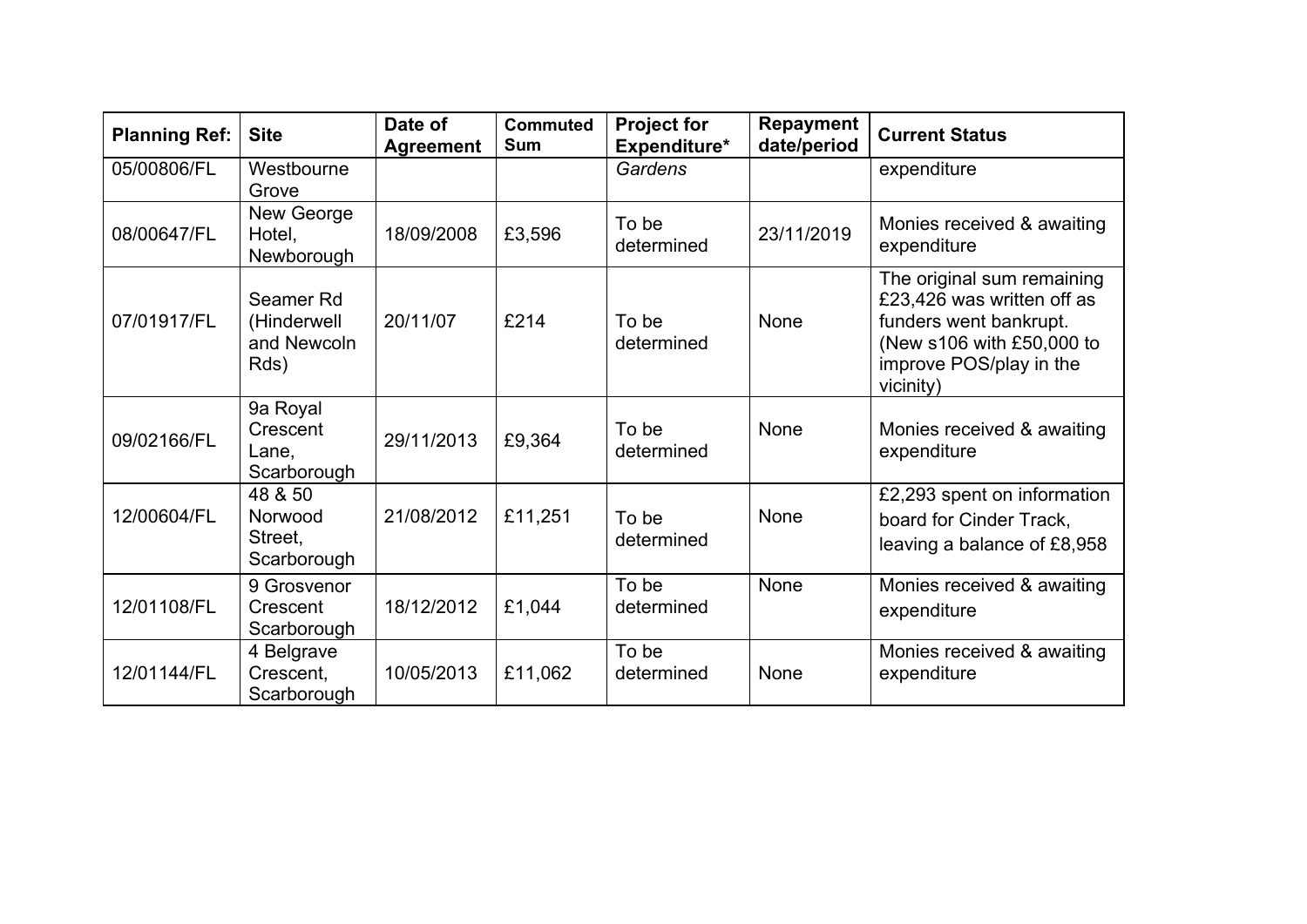| <b>Planning Ref:</b> | <b>Site</b>                                                        | Date of<br><b>Agreement</b> | <b>Commuted</b><br><b>Sum</b> | <b>Project for</b><br>Expenditure*            | <b>Repayment</b><br>date/period | <b>Current Status</b>                                                                       |
|----------------------|--------------------------------------------------------------------|-----------------------------|-------------------------------|-----------------------------------------------|---------------------------------|---------------------------------------------------------------------------------------------|
| 12/02456/RG4         | Land at<br>Manham Hill,<br>Eastfield                               | 13/03/2013                  | £24,290                       | Manham Hill<br><b>Play Area</b>               | None                            | £10,204 spent on play area,<br>leaving a balance of<br>£11,498 committed to same<br>project |
| 13/01160/FL          | <b>Former Bus</b><br>Station,<br>Somerset Ter.<br>Scarborough      | 05/08/2013                  | £2,158                        | To be<br>determined                           | None                            | Monies received & awaiting<br>expenditure                                                   |
| 13/02107/FL          | Lockton &<br>Kepwick<br>Houses,<br>Peasholm<br>Gap,<br>Scarborough | 30/01/2014                  | £5,466                        | <b>Play facilities</b><br>in the vicinity     | None                            | Monies received & awaiting<br>expenditure                                                   |
| 13/02114/FL          | 14 Weydale<br>Avenue,<br>Scarborough                               | 25/11/2013                  | £3,454                        | To be<br>determined                           | None                            | Monies received & awaiting<br>expenditure                                                   |
| 13/02156/FL          | <b>Former Police</b><br>Station, 7<br>Murray Street,<br>Filey      | 08/04/2014                  | £4,979                        | <b>Glen Gardens</b><br><b>Play Area</b>       | None                            | Monies received & Cabinet<br>approval for expenditure to<br>be sought imminently.           |
| 14/00222/FL          | Allatt House,<br>5 West<br>Parade Road,<br>Scarborough             | 06/06/2014                  | £8,960                        | Manor Road<br>Park and/or<br>old railway line | None                            | Monies received & awaiting<br>expenditure                                                   |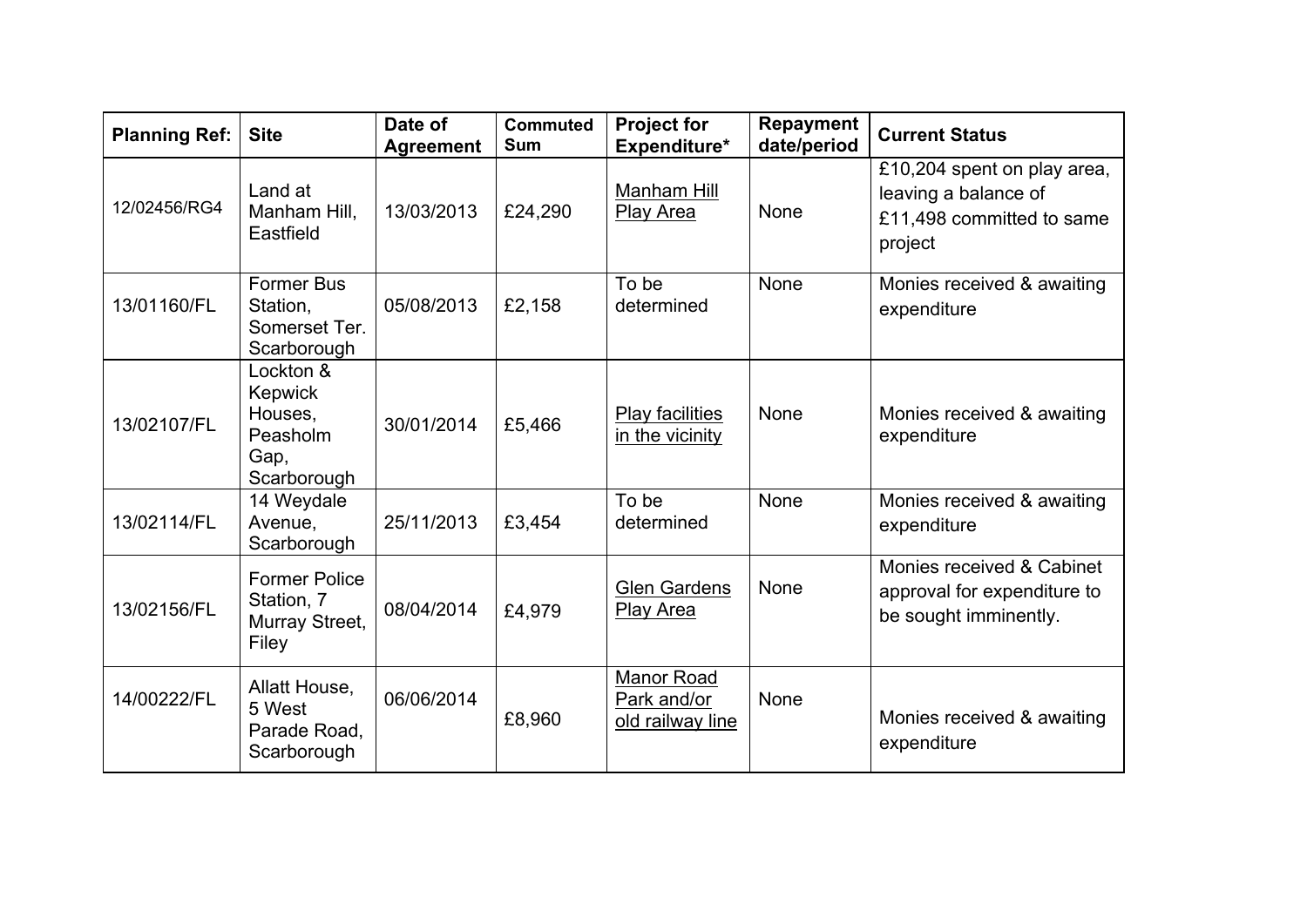| <b>Planning Ref:</b> | <b>Site</b>                                                         | Date of<br><b>Agreement</b> | <b>Commuted</b><br><b>Sum</b> | <b>Project for</b><br>Expenditure*                                                                       | <b>Repayment</b><br>date/period | <b>Current Status</b>                                                                                                                        |  |  |  |
|----------------------|---------------------------------------------------------------------|-----------------------------|-------------------------------|----------------------------------------------------------------------------------------------------------|---------------------------------|----------------------------------------------------------------------------------------------------------------------------------------------|--|--|--|
| 14/01755/FL          | <b>Blueberry</b><br><b>Way (Olivers</b><br>Heights),<br>Scarborough | 27/03/2015                  | £50,000                       | Improvements<br>to POS and/or<br>play provision<br>at Olivers<br>Heights or<br>Falsgrave<br>Comm. Centre | n/a                             | Received & waiting<br>expenditure                                                                                                            |  |  |  |
| 15/01180/RG4         | Former<br><b>McCain</b><br>Stadium,<br>Scarborough                  | 15/06/2016                  | £20,367                       | Sensory<br>Garden (or<br><b>Edge Hill Road</b><br>wood)                                                  | n/a                             | Received & waiting<br>expenditure                                                                                                            |  |  |  |
|                      | Part Paid & Waiting Expenditure/ Part not Triggered                 |                             |                               |                                                                                                          |                                 |                                                                                                                                              |  |  |  |
| 11/00213/FL          | <b>Eskdale Park</b><br>Larpool Lane,<br>Whitby                      | 17/05/2012                  | £137,729                      | <b>St Peter's Play</b><br>Area                                                                           | 10 years                        | £74,894 paid and largely<br>committed. Second<br>instalment of £68,899 (+<br>indexation) not triggered yet                                   |  |  |  |
| 11/00213/FL          | <b>Eskdale Park</b><br>Larpool Lane,<br>Whitby                      | 17/05/2012                  | £126,020                      | Sport facilities                                                                                         | 10 years                        | £68,495 paid and largely<br>committed. Second<br>instalment of £57,525<br>(+indexation) not triggered<br>vet                                 |  |  |  |
|                      |                                                                     |                             |                               | Payment not invoiced/triggered yet                                                                       |                                 |                                                                                                                                              |  |  |  |
| 04/01505/FL          | 23 Prince of<br>Wales Terr.,<br>Scarborough                         | 09/12/2004                  | £1,517                        | South Cliff<br>Gardens                                                                                   | 15 years                        | Development started but<br>trigger payment never<br>reached (Unless<br>circumstances change this<br>item will not be reported in<br>future). |  |  |  |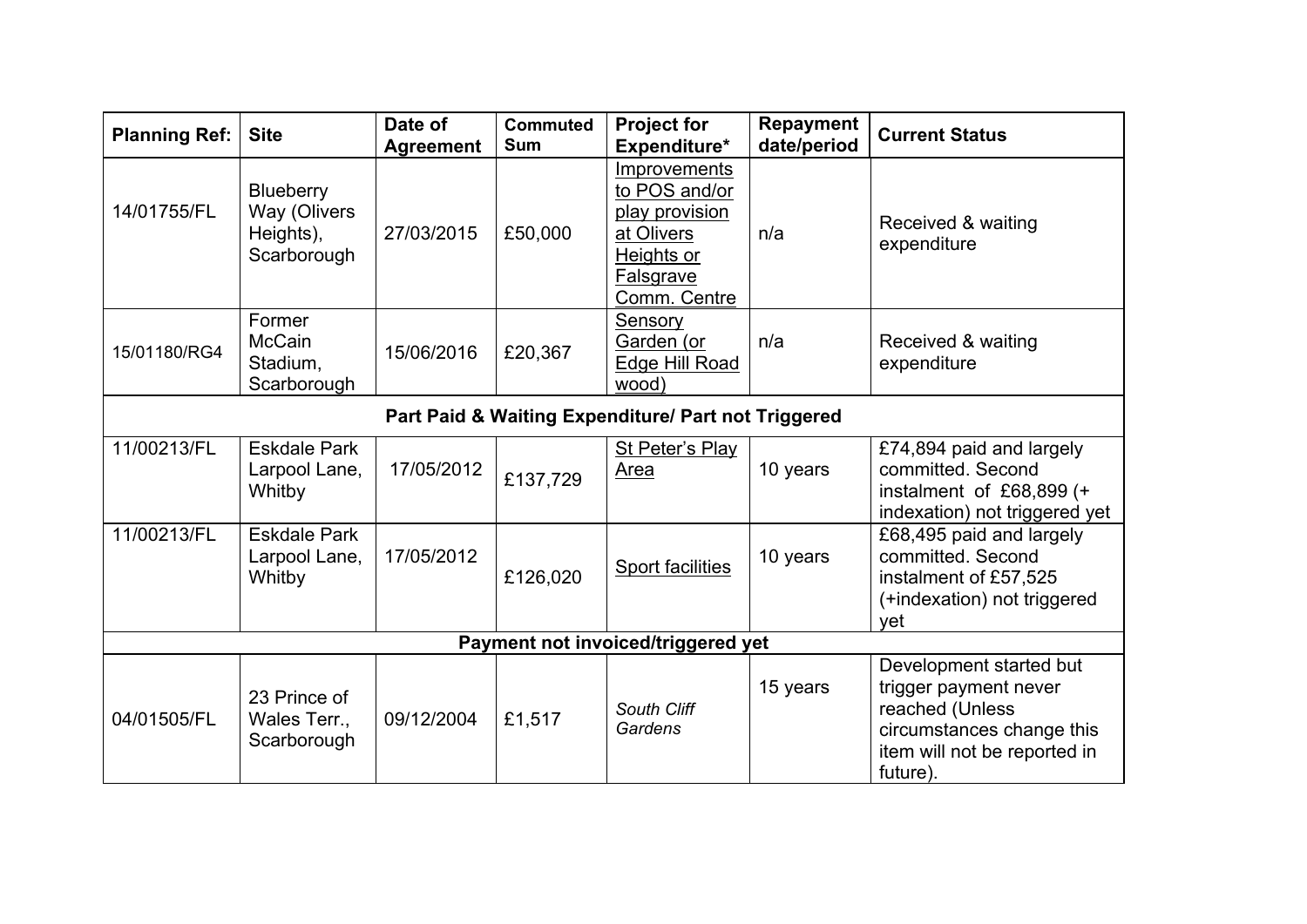| <b>Planning Ref:</b>                                                | <b>Site</b>                                                   | Date of<br><b>Agreement</b> | <b>Commuted</b><br><b>Sum</b>        | <b>Project for</b><br>Expenditure*                                                               | <b>Repayment</b><br>date/period | <b>Current Status</b>                                                                                                                                                          |
|---------------------------------------------------------------------|---------------------------------------------------------------|-----------------------------|--------------------------------------|--------------------------------------------------------------------------------------------------|---------------------------------|--------------------------------------------------------------------------------------------------------------------------------------------------------------------------------|
| 03/01895/FL                                                         | Land adjacent<br>35 Trinity<br>Road                           | 05/02/2004                  | £10,924                              | <b>Was Oliver's</b><br>Mount &<br><b>Mere Country</b><br>Park, but may<br>need re-<br>allocating | 15 years                        | Development started to<br>keep planning permission<br>extant, but payment never<br>triggered. (Unless<br>circumstances change this<br>item will not be reported in<br>future). |
| 04/02456/FL                                                         | The Carlton<br>Hotel,<br>Belmont Rd,<br>Scarborough           | 11/03/2005                  | £8,930                               | Valley<br>Gardens                                                                                | n/a                             | Under construction, but<br>payment not triggered yet                                                                                                                           |
| 07/01700/OL<br>&<br>09/02472/RM<br>&07/01700/OL<br>&<br>09/02472/RM | Highfield<br>Road, Whitby<br><b>Highfield</b><br>Road, Whitby | 25/10/07<br>25/10/07        | £8,331<br>(POS)<br>£2,380<br>(sport) | <b>White Leys</b><br><b>POS</b>                                                                  | 5 years<br>5 years              | Construction not reached<br>stage where payment is<br>triggered<br>Construction not reached<br>stage where payment is<br>triggered                                             |
| 07/00547/OL                                                         | Muston Road,<br>Filey                                         | 13/11/2007                  | £15,520                              | Multi-Use<br>games area<br>within vicinity                                                       | 10 years                        | Development under<br>construction, but payment<br>not triggered yet.                                                                                                           |
| 08/00193/FL                                                         | <b>St Thomas</b><br>Hospital,<br>Foreshore<br>Road            | 30/05/2008                  | £12,612                              | Valley<br>Gardens                                                                                | 15 years                        | Development started,<br>keeping permission extant.<br>(Unless circumstances<br>change this item will not be<br>reported in future).                                            |
| 08/02554/FL                                                         | Church Farm,<br>Speeton                                       | 03/08/2009                  | £15,767                              | Not decided<br>yet, but must<br>be in Reighton<br>Parish                                         | 10 years                        | Development started,<br>keeping permission extant.<br>(Unless circumstances<br>change this item will not be                                                                    |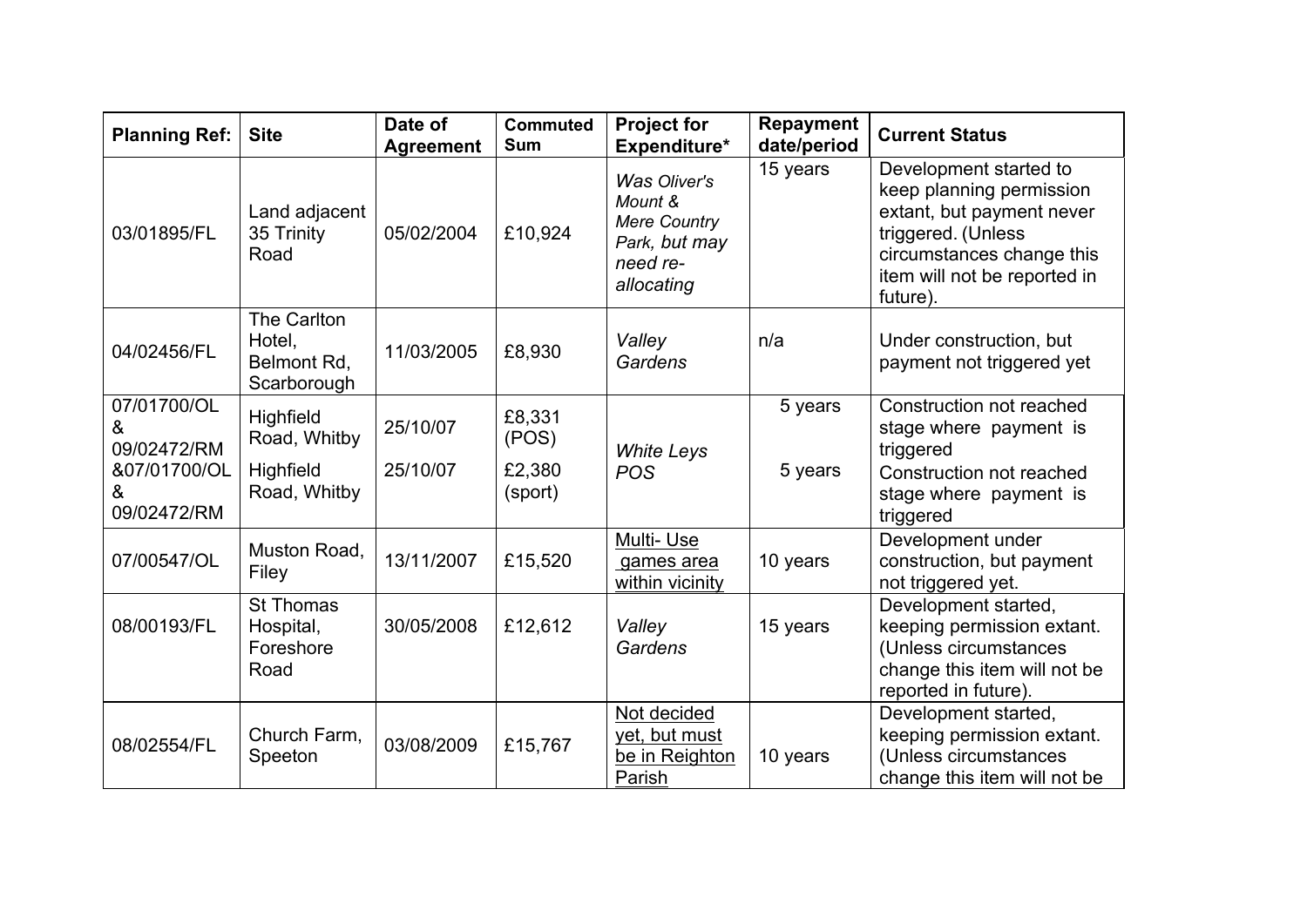| <b>Planning Ref:</b> | <b>Site</b>                                            | Date of<br><b>Agreement</b> | <b>Commuted</b><br><b>Sum</b> | <b>Project for</b><br>Expenditure*                               | <b>Repayment</b><br>date/period | <b>Current Status</b>                                                                                                               |
|----------------------|--------------------------------------------------------|-----------------------------|-------------------------------|------------------------------------------------------------------|---------------------------------|-------------------------------------------------------------------------------------------------------------------------------------|
|                      |                                                        |                             |                               |                                                                  |                                 | reported in future).                                                                                                                |
| 08/1544/FL           | 94 Filey<br>Road,<br>Scarborough                       | 24/10/2011                  | £13,183                       | To be<br>determined                                              | 15 years                        | Development started,<br>keeping permission extant.<br>(Unless circumstances<br>change this item will not be<br>reported in future). |
| 11/01844/FL          | The Sands,<br><b>Burniston</b><br>Road,<br>Scarborough | 28/08/2013                  | £100,000                      | Play area on<br>land within or<br>in vicinity of<br>the site     | None                            | Payments not yet triggered                                                                                                          |
| 12/01586/OL          | Former LPG<br>Depot,<br>Church Hill,<br>Reighton       | 06/12/2012                  | £19,090                       | To be<br>determined in<br>consultation<br>with Parish<br>Council | None                            | Reserved matters approved.<br>Development not started so<br>payment not triggered yet.                                              |
| 14/01376/OL          | Sneaton<br>Castle Farm,<br>Castle Road,<br>Whitby      | 27/11/2015                  | £94,761                       | Outdoor sports<br>facilities in<br>Whitby                        | 10 years                        | Not triggered yet                                                                                                                   |
| 15/01079/FL          | Salisbury<br>Hotel,<br>Huntriss Row,<br>Scarborough    | 11/09/2015                  | £6,841                        | Gardens at<br>Alma Square<br>and Albemarle<br>Crescent           | None                            | Likely to be liable in the near<br>future                                                                                           |
| 15/01284/FL          | Southdene,<br>Filey                                    | 18/04/2016                  | £38,010                       | In accordance<br>with Green<br>Spaces SPD in<br>Filey            | 15 years                        | Recently triggered and to be<br>invoiced soon                                                                                       |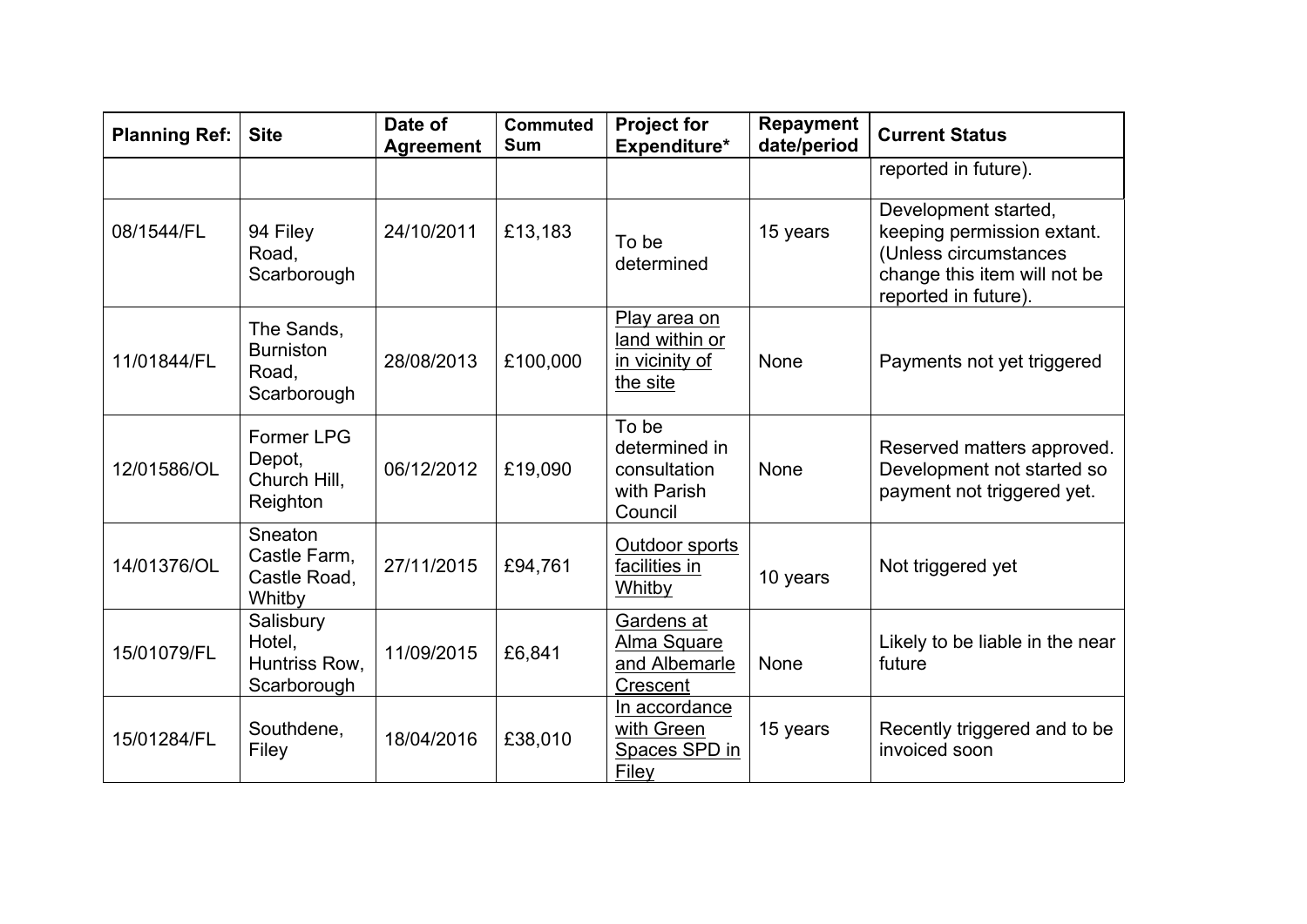| <b>Planning Ref:</b> | <b>Site</b>                                        | Date of<br><b>Agreement</b> | <b>Commuted</b><br><b>Sum</b>   | <b>Project for</b><br>Expenditure*                                                 | <b>Repayment</b><br>date/period             | <b>Current Status</b>                                                                  |
|----------------------|----------------------------------------------------|-----------------------------|---------------------------------|------------------------------------------------------------------------------------|---------------------------------------------|----------------------------------------------------------------------------------------|
| 15/01343/FL          | <b>Rear of 31-33</b><br>Main Street,<br>Seamer     | 03/06/2016                  | £15,330                         | Seamer<br><b>Village Green</b>                                                     | None                                        | Under construction, but<br>payment not triggered yet                                   |
| 15/01517/RG4         | Seraphis<br>Court,<br>Holbeck Hill,<br>Scarborough | 26/09/2016                  | £21,558                         | Footpath<br>infrastructure<br>at South Cliff<br>Gardens                            | 15 years                                    | Not yet triggered                                                                      |
| 15/01632/FL          | Farside Road,<br><b>West Ayton</b>                 | 22/01/2016                  | £43,226                         | Changing<br>Rooms/ Junior<br><b>Football Pitch</b><br>at W. Ayton<br>Sports Field, | 10 years<br>from<br>practical<br>completion | Not yet triggered                                                                      |
| 15/02421/FL          | Newby Farm<br>Road, Scalby                         | 09/06/2016                  | £9,513                          | Linden Road<br>Neighbourhood<br>Park                                               | 10 years                                    | Not triggered yet                                                                      |
| 15/02636/FL          | 24 Vernon<br>Road,<br>Scarborough                  | 29/11/2016                  | £22,717                         | Tennis<br><b>Facilities in</b><br>Scarborough<br><b>Urban Area</b>                 | n/a                                         | Not triggered yet (Payment<br>dependent on outcome of<br>viability assessment)         |
| 15/02636/FL          | 24 Vernon<br>Road,<br>Scarborough                  | 29/11/2016                  | £19,278                         | Footpath<br>infrastructure<br>at South Cliff<br>Gardens                            | n/a                                         | Not triggered yet (Payment<br>dependent on outcome of<br>viability assessment)         |
| 15/02665/OL          | Racecourse<br>Road, East<br>Ayton                  | 05/05/2016                  | <b>Not</b><br>determined<br>yet | Green space/<br>play facs. in E.<br>or W. Ayton<br>parishes                        | 10 years                                    | Not triggered - awaiting<br>reserved matters application<br>when sum can be calculated |
| 15/02665/OL          | Racecourse<br>Road, East<br>Ayton                  | 05/05/2016                  | <b>Not</b><br>determined<br>yet | Sports facs. in<br>E. or W. Ayton<br>parishes                                      | 10 years                                    | As above                                                                               |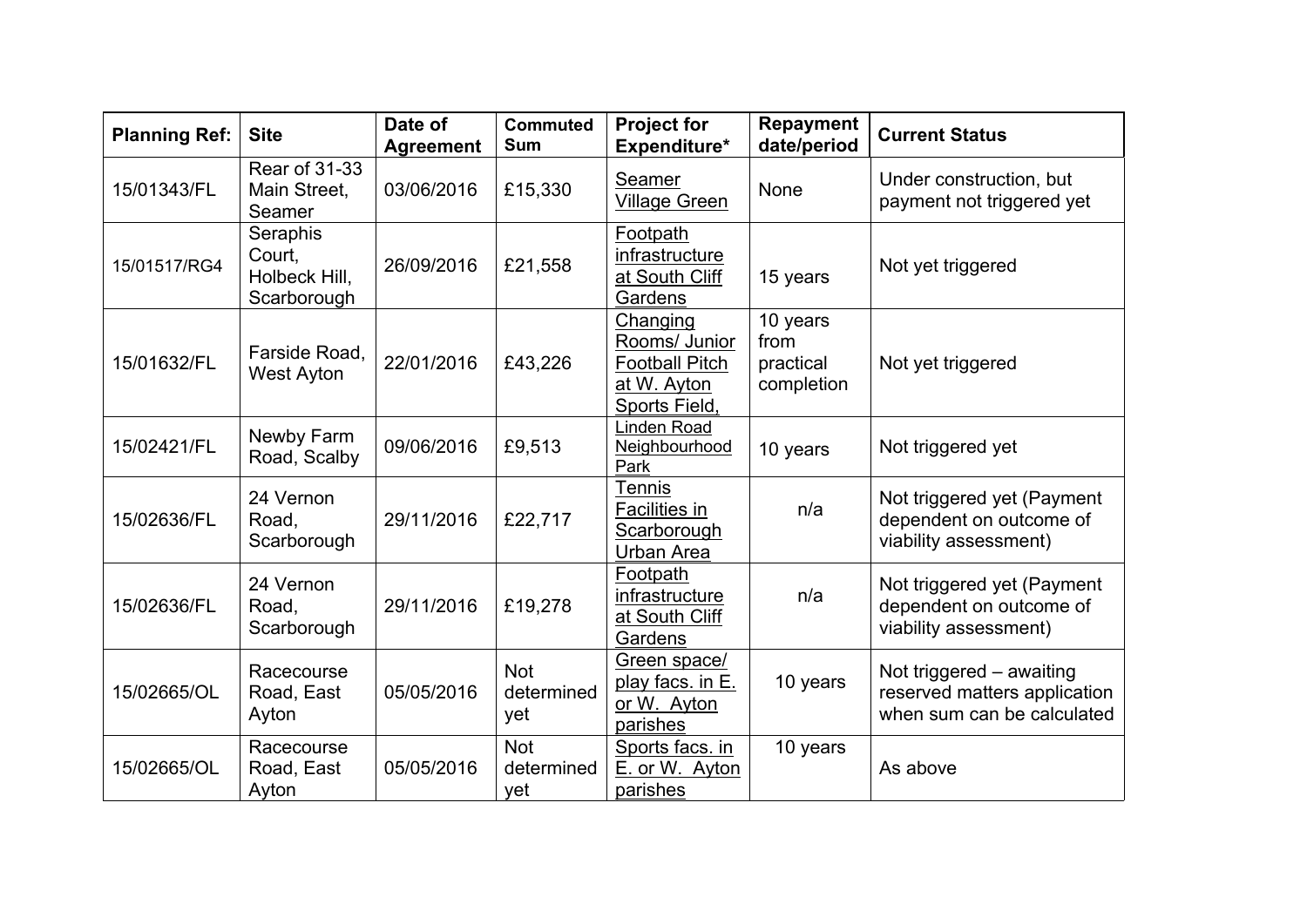| <b>Planning Ref:</b> | <b>Site</b>                                      | Date of<br>Agreement | <b>Commuted</b><br><b>Sum</b> | <b>Project for</b><br>Expenditure*                           | <b>Repayment</b><br>date/period | <b>Current Status</b>                        |
|----------------------|--------------------------------------------------|----------------------|-------------------------------|--------------------------------------------------------------|---------------------------------|----------------------------------------------|
| 16/00163/FL          | $7 - 11$<br>Esplanade<br>Gardens,<br>Scarborough | 11/05/2016           | £27,168                       | Footpath<br>infrastructure<br>at South Cliff<br>Gardens      | 10 years                        | Under construction, but not<br>triggered yet |
| 16/00825/FL          | Highways<br>Depot, The<br>Garth, Whitby          | 10/11/2016           | £9,328                        | Parks &<br>Gardens at<br><b>West Cliff</b>                   | 10 years                        | Not triggered yet                            |
| 16/00825/FL          | Highways<br>Depot, The<br>Garth, Whitby          | 10/11/2016           | £10,992                       | <b>White Leys</b><br><b>Playing Field -</b><br><b>Sports</b> | 10 years                        | Not triggered yet                            |
| 16/00825/FL          | Highways<br>Depot, The<br>Garth, Whitby          | 10/11/2016           | £19,416                       | White Leys<br>Playing Field -<br>Play Facs.                  | 10 years                        | Not triggered yet                            |

# **Table 10 - Education**

| <b>Planning</b><br><b>Ref</b> | <b>Site</b>           | Date of<br>Agreement | <b>Sum</b> | <b>Project for</b><br>expenditure | <b>Repayment</b><br>date/period                                          | <b>Current Status</b>                                                                                             |  |  |  |
|-------------------------------|-----------------------|----------------------|------------|-----------------------------------|--------------------------------------------------------------------------|-------------------------------------------------------------------------------------------------------------------|--|--|--|
| Payments made in part/full    |                       |                      |            |                                   |                                                                          |                                                                                                                   |  |  |  |
| 10/00903/OL                   | West Garth,<br>Cayton | 21/06/2011           | £498,439   | <b>Cayton Primary School</b>      | $5$ years $-$<br>first<br>instalment<br>repayable<br>after<br>28/02/2018 | All 4 instalments paid<br>and transferred to<br>NYCC and spent on<br>on classrooms at<br>Cayton Primary<br>School |  |  |  |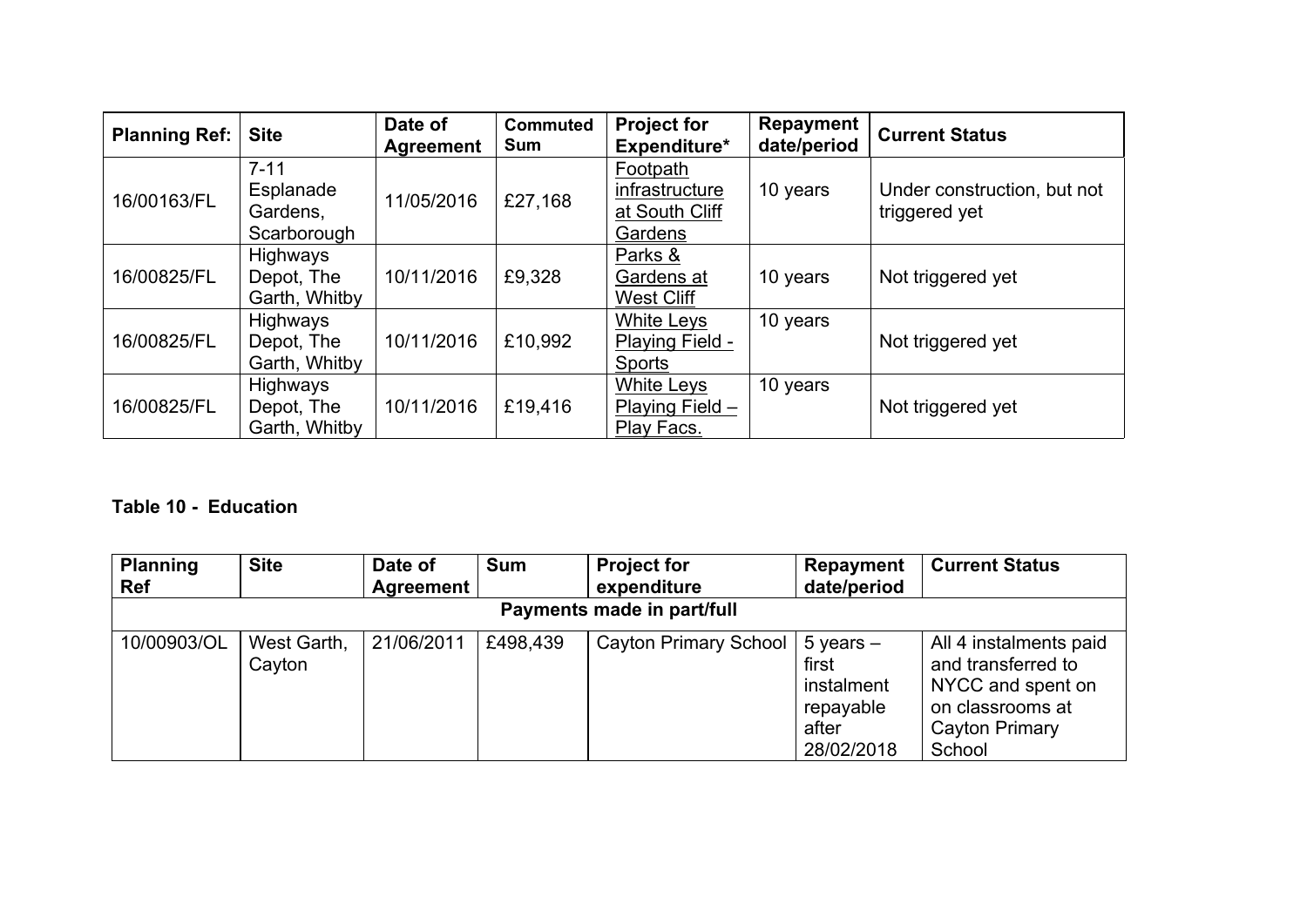| <b>Planning</b><br><b>Ref</b>   | <b>Site</b>                                                  | Date of<br><b>Agreement</b> | <b>Sum</b> | <b>Project for</b><br>expenditure                                                        | <b>Repayment</b><br>date/period          | <b>Current Status</b>                                                                                        |  |  |  |
|---------------------------------|--------------------------------------------------------------|-----------------------------|------------|------------------------------------------------------------------------------------------|------------------------------------------|--------------------------------------------------------------------------------------------------------------|--|--|--|
| 07/00547/OL                     | <b>Muston</b><br>Road, Filey                                 | 13/11/2007                  | £29,192    | Filey Infant & Nursery<br>School                                                         | 10 years<br>(2025 for 1st<br>instalment) | First instalment of<br>£9,064 paid and<br>awaiting expenditure<br>$-$ remaining £20,128<br>not triggered yet |  |  |  |
|                                 |                                                              |                             |            | <b>Payment Awaited in Part</b>                                                           |                                          |                                                                                                              |  |  |  |
| 09/00717/OL                     | <b>High Mill</b><br>Farm,<br>Scalby                          | 8/10/2010                   | £1,540,941 | Newby & Scalby<br><b>Primary School</b>                                                  | 10 years                                 | £433,204 recently<br>invoiced. Remaining<br>£1,107,737 +<br>indexation not<br>triggered yet                  |  |  |  |
|                                 | Payments not triggered yet                                   |                             |            |                                                                                          |                                          |                                                                                                              |  |  |  |
| 07/01700/OL<br>&<br>09/02472/RM | Highfield<br>Road,<br>Whitby                                 | 25/10/2007                  | £67,980    | Primary school(s) in<br>catchment area                                                   | 5 years                                  | Development not<br>reached stage when<br>payment is triggered.                                               |  |  |  |
| 13/01881/FL                     | Scarborough<br>Road and<br>Pasture<br>Lane,<br>Seamer        | 23/01/2014                  | £67,980    | Not specifically<br>identified, but should<br>be Seamer & Irton<br><b>Primary School</b> | n/a                                      | Not started or<br>triggered yet                                                                              |  |  |  |
| 14/01141/OL                     | <b>TT</b><br>Electronics,<br><b>Filey Road</b><br>Gristhorpe | 29/01/2015                  | £152,955   | <b>Cayton Primary School</b>                                                             | 10 years                                 | Not started and still<br>awaiting reserved<br>matters, so payment<br>not triggered.                          |  |  |  |
| 14/01376/OL                     | Sneaton<br>Castle,<br>Castle Rd,<br>Whitby                   | 27/11/2015                  | £550,638   | <b>Stakesby Community</b><br>Primary School or<br>successor<br>establishment             | 10 years                                 | Sum liable, but<br>committee resolution<br>to reduce sum - yet to<br>be finalised so will                    |  |  |  |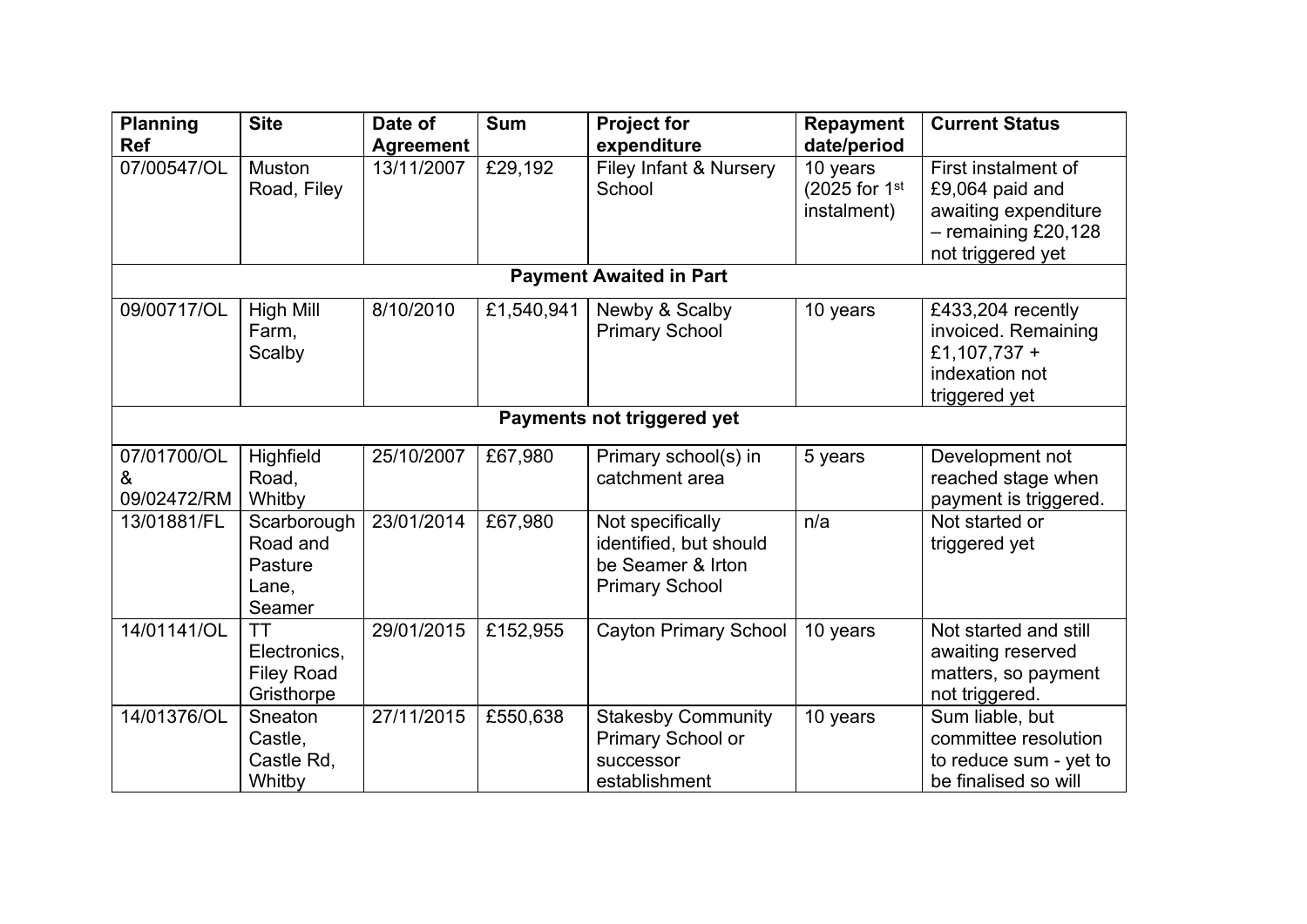| <b>Planning</b><br><b>Ref</b> | <b>Site</b>                       | Date of<br>Agreement | <b>Sum</b>                                             | <b>Project for</b><br>expenditure                    | Repayment<br>date/period | <b>Current Status</b>                     |
|-------------------------------|-----------------------------------|----------------------|--------------------------------------------------------|------------------------------------------------------|--------------------------|-------------------------------------------|
|                               |                                   |                      |                                                        |                                                      |                          | only be billed once<br>resolved.          |
| 15/01632/FL                   | Farside<br>Road, West<br>Ayton    | 22/01/2016           | £159,753                                               | <b>East Ayton Community</b><br><b>Primary School</b> | 10 years                 | Not started, so<br>payment not triggered. |
| 15/02665/OL                   | Racecourse<br>Road, East<br>Ayton | 05/05/2016           | To be<br>calculated<br>at reserved<br>matters<br>stage | East Ayton Community<br><b>Primary School</b>        | 10 years                 | Awaiting reserved<br>matters application  |

# **Table 11 - Transport**

Obligations in *italics* are cases where sums would be paid directly to North Yorkshire County Council.

| <b>Planning Ref</b>                      | <b>Site</b>                             | Date of    | <b>Sum</b> | <b>Requirement/Project</b>                                                                     | Repayment    | <b>Current Status</b>                                                                                     |  |  |  |
|------------------------------------------|-----------------------------------------|------------|------------|------------------------------------------------------------------------------------------------|--------------|-----------------------------------------------------------------------------------------------------------|--|--|--|
|                                          |                                         | Agreement  |            |                                                                                                | date /period |                                                                                                           |  |  |  |
| Expenditure taken place in whole or part |                                         |            |            |                                                                                                |              |                                                                                                           |  |  |  |
| 02/02114/OL                              | The Sands,<br>North Bay                 | 15/10/2004 | £11,856    | Cycle route between<br>North & South Bays<br>(see also<br>11/01844/FL) later in<br>this table. | 2023         | Original sum paid and<br>£9,856 awaiting<br>expenditure. £2,000<br>spent on related<br>feasibility study. |  |  |  |
| 08/00050/FL                              | Homebase,<br>Stainsacre<br>Lane, Whitby | 27/06/2008 | £25,000    | Road Traffic<br>Orders/improvements<br>to Mayfield Road                                        | 23/03/2014   | £24,437 spent on<br>traffic signals in 2014.<br>Remaining £537 to be                                      |  |  |  |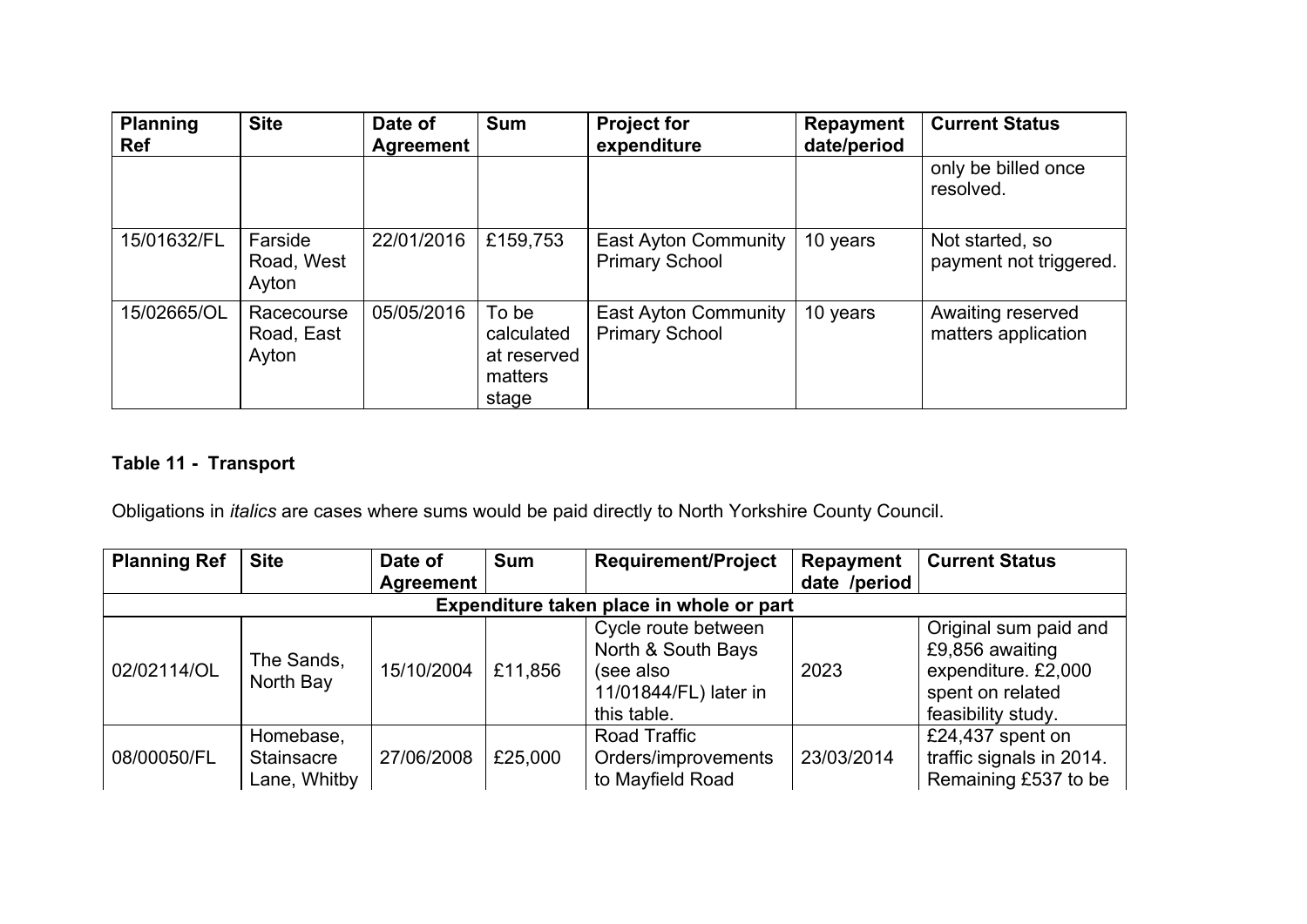| <b>Planning Ref</b> | <b>Site</b>       | Date of          | <b>Sum</b> | <b>Requirement/Project</b>               | <b>Repayment</b>    | <b>Current Status</b>                         |
|---------------------|-------------------|------------------|------------|------------------------------------------|---------------------|-----------------------------------------------|
|                     |                   | <b>Agreement</b> |            |                                          | date /period        |                                               |
|                     |                   |                  |            | junction                                 |                     | returned.                                     |
|                     |                   |                  |            |                                          |                     | £327,150 spent on                             |
|                     |                   |                  |            |                                          |                     | new road at business                          |
|                     | <b>Stainsacre</b> |                  |            | Improved road links to                   |                     | park (£72,005 since                           |
| 09/02118/FL         | Lane, Whitby      | 21/12/2010       | £403,229   | business park                            | 21/05/2017          | last report). Balance of                      |
|                     | (Sainsbury)       |                  |            |                                          |                     | £76,079 - committed                           |
|                     |                   |                  |            |                                          |                     | & awaiting expenditure                        |
|                     |                   |                  |            |                                          |                     | in near future by SBC                         |
|                     | Stainsacre        |                  |            | Footpath                                 |                     | Monies received,                              |
| 09/02118/FL         | Lane, Whitby      | 21/12/2010       |            | improvements at                          | 21/05/2017          | committed to project &                        |
|                     | (Sainsbury)       |                  | £10,208    | <b>Whitby Business Park</b>              |                     | awaiting expenditure<br>by SBC in near future |
|                     | <b>Stainsacre</b> |                  |            | Improvements at                          |                     |                                               |
| 09/02118/FL         | Lane, Whitby      | 21/12/2010       | £121,651   | Prospect Hill /Mayfield                  | 03/01/2017          | Monies received and                           |
|                     | (Sainsbury)       |                  |            | Road junction                            |                     | all spent by NYCC                             |
|                     |                   |                  |            |                                          |                     | £35,000 paid and                              |
|                     |                   |                  |            | Pedestrian crossing,                     |                     | spent on pedestrian                           |
|                     | Sainsbury         |                  |            | extension of urban                       | 3 years (was        | crossing. NYCC are                            |
| 10/02538/FL         | Falsgrave         | 22/06/2012       |            | traffic control for                      | 05/12/2015          | responsible for                               |
|                     | Rd,               |                  | £135,000   | Falsgrave / Seamer                       | for first           | collecting monies and                         |
|                     | Scarborough       |                  |            | Roads & new road                         | <i>instalment</i> ) | are seeking payment                           |
|                     |                   |                  |            | markings.                                |                     | of remaining £100,000.                        |
|                     |                   |                  |            |                                          |                     |                                               |
|                     |                   |                  |            |                                          |                     | £96,447 paid & spent                          |
|                     | Eskdale           |                  |            |                                          |                     | by NYCC - 2 <sup>nd</sup>                     |
| 11/00213/FL         | Park, Larpool     | 17/05/2012       | £177,447   | Prospect Hill/ Mayfield<br>Road junction | 5 years             | instalment of £81,000<br>+ indexation not     |
|                     | Lane, Whitby      |                  |            |                                          |                     | triggered yet & will                          |
|                     |                   |                  |            |                                          |                     | reimburse junction                            |
|                     |                   |                  |            |                                          |                     |                                               |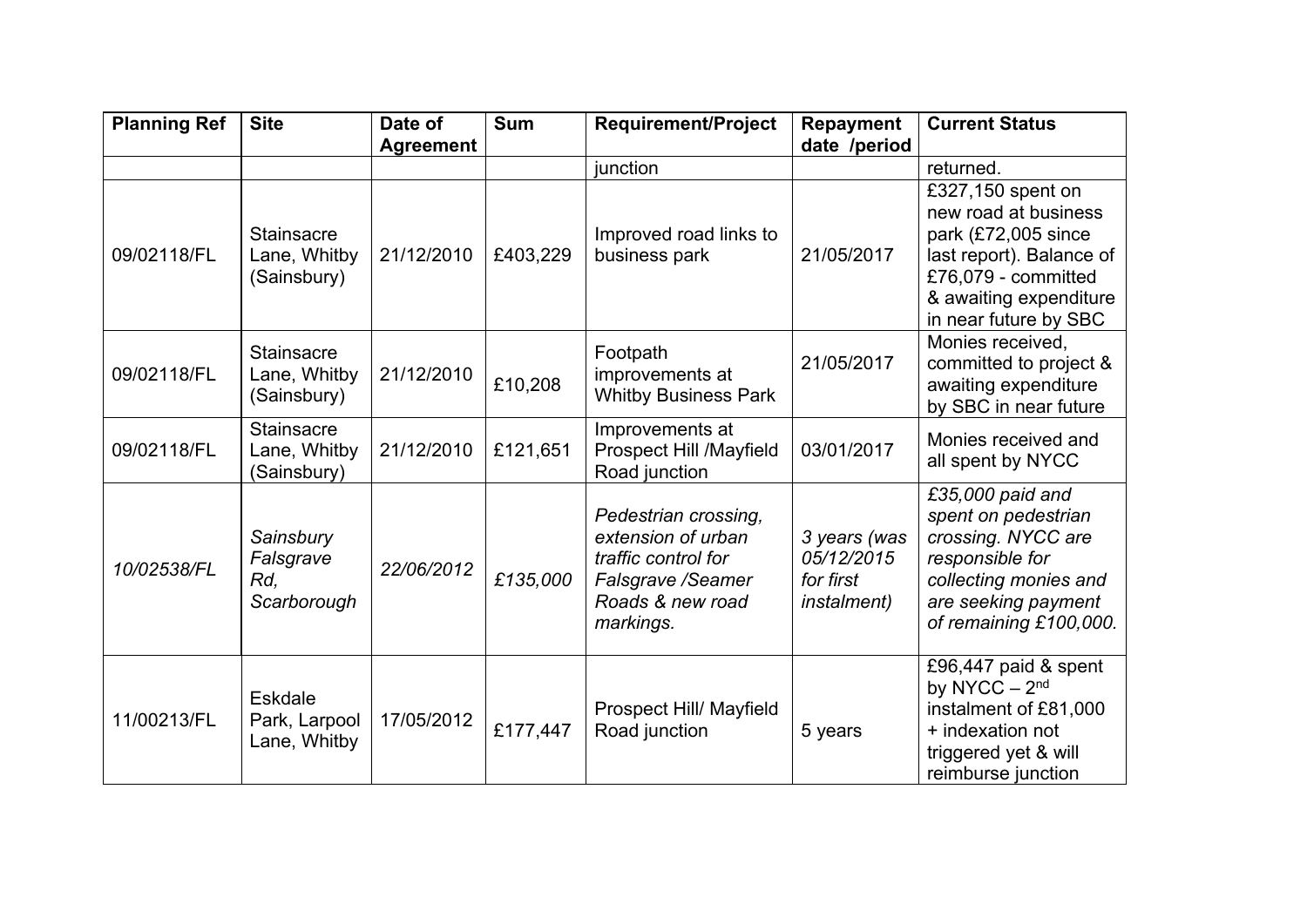| <b>Planning Ref</b>                                       | <b>Site</b>                                      | Date of          | <b>Sum</b>                                      | <b>Requirement/Project</b>                                                                                      | <b>Repayment</b>                                            | <b>Current Status</b>                                                                                                                              |  |  |  |  |
|-----------------------------------------------------------|--------------------------------------------------|------------------|-------------------------------------------------|-----------------------------------------------------------------------------------------------------------------|-------------------------------------------------------------|----------------------------------------------------------------------------------------------------------------------------------------------------|--|--|--|--|
|                                                           |                                                  | <b>Agreement</b> |                                                 |                                                                                                                 | date /period                                                | improvements carried                                                                                                                               |  |  |  |  |
|                                                           |                                                  |                  |                                                 |                                                                                                                 |                                                             | out                                                                                                                                                |  |  |  |  |
| Payment made (wholly or in part) and awaiting expenditure |                                                  |                  |                                                 |                                                                                                                 |                                                             |                                                                                                                                                    |  |  |  |  |
| 07/01981/OL<br>/09/02013/RM                               | The<br>Creamery,<br>White Leys,<br>Road, Whitby  | 19/3/2010        | £15,000                                         | Off-site highway<br>improvement                                                                                 | 02/07/2018                                                  | Monies received &<br>awaiting expenditure<br>by NYCC                                                                                               |  |  |  |  |
| 07/01996/FL                                               | 37 Seamer<br>Road                                | 5/12/2007        | £5,014                                          | Improvements to A64                                                                                             | 11/02/2020                                                  | Monies received &<br>awaiting expenditure                                                                                                          |  |  |  |  |
| 09/00717/OL                                               | High Mill<br>Farm, Scalby                        | 8/10/2010        | £56,687                                         | Signalised junction in<br>centre of Scalby                                                                      | 07/10/2024                                                  | Paid and waiting<br>expenditure by NYCC                                                                                                            |  |  |  |  |
| 09/02118/FL                                               | <b>Stainsacre</b><br>Lane, Whitby<br>(Sainsbury) | 21/12/2010       | £62,853                                         | Pedestrian/cycle route<br>along Stainsacre Lane                                                                 | 03/01/2017                                                  | Monies received.<br>NYCC in negotiation<br>with Sainsbury<br>following expiry of<br>expenditure period.                                            |  |  |  |  |
| 10/00903/OL                                               | West Garth,<br>Cayton                            | 21/06/2011       | £10,608                                         | Bus stop on West<br>Garth                                                                                       | 18/08/2018                                                  | Payment received and<br>awaiting expenditure<br>by NYCC                                                                                            |  |  |  |  |
| 10/00903/OL                                               | West Garth,<br>Cayton                            | 21/06/2011       | £30,074                                         | Footway/<br>cycleway contribution                                                                               | 18/08/2018                                                  | Payment received and<br>awaiting expenditure<br>by NYCC                                                                                            |  |  |  |  |
| 10/00903/OL                                               | West Garth,<br>Cayton                            | 21/06/2011       | £27,680<br>(s106)<br>stated<br>£125,000<br>max) | <b>Traffic Regulation</b><br>Order payment for<br>works on Main Street,<br>Cayton (only if<br>required by NYCC) | 24/07/2018<br>&<br>15/01/2019<br>(paid in 2<br>instalments) | Payments received<br>and await transfer to<br>NYCC. Traffic signals<br>provided and 2 <sup>nd</sup><br>instalment to pay for<br>additional highway |  |  |  |  |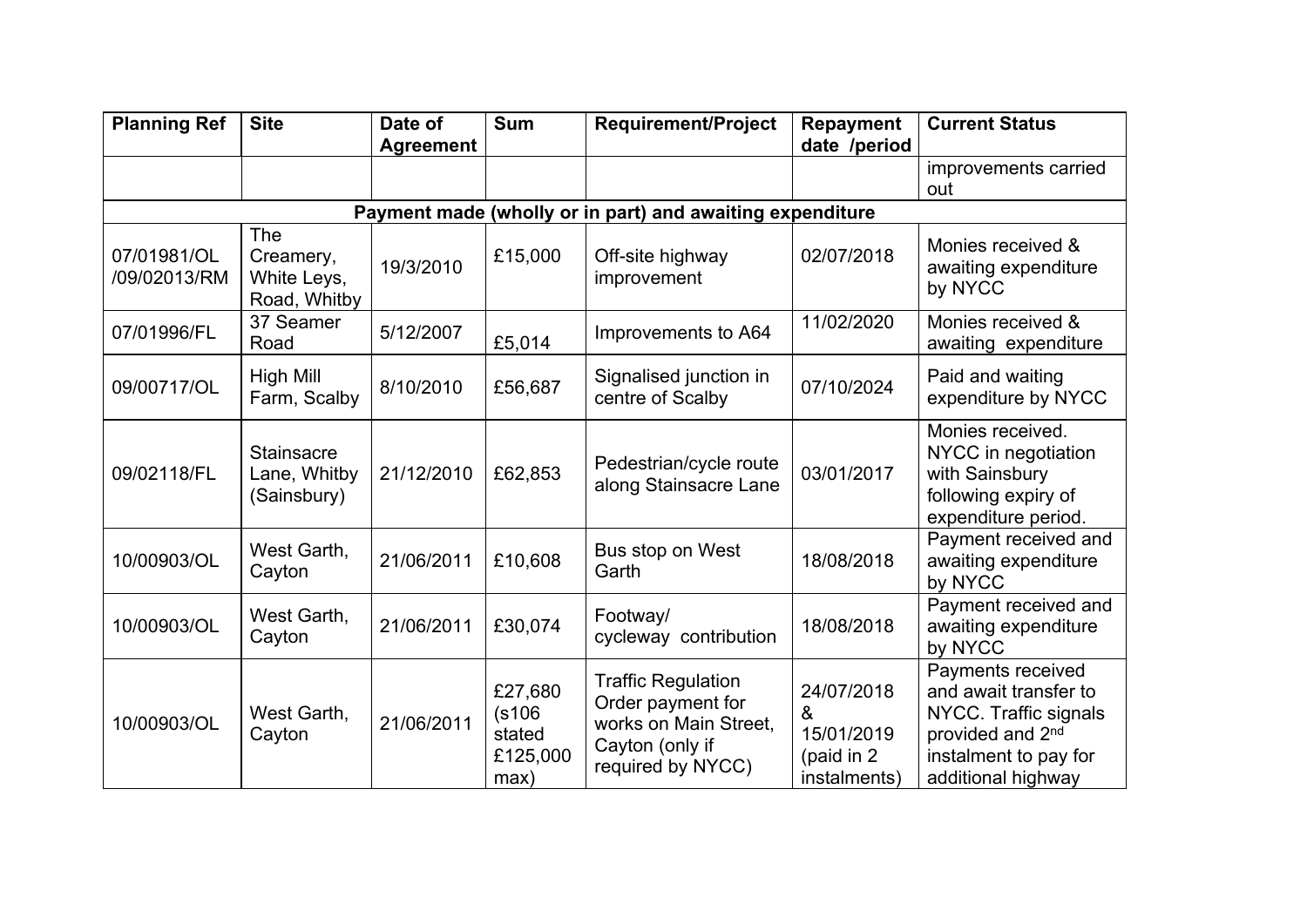| <b>Planning Ref</b> | <b>Site</b>                                                                     | Date of<br><b>Agreement</b> | <b>Sum</b> | <b>Requirement/Project</b>                                                                                        | <b>Repayment</b><br>date /period             | <b>Current Status</b>                                                                                                   |
|---------------------|---------------------------------------------------------------------------------|-----------------------------|------------|-------------------------------------------------------------------------------------------------------------------|----------------------------------------------|-------------------------------------------------------------------------------------------------------------------------|
|                     |                                                                                 |                             |            |                                                                                                                   |                                              | safety measures.                                                                                                        |
| 11/00213/FL         | Eskdale<br>Park, Larpool<br>Lane, Whitby                                        | 17/05/2012                  | £72,666    | Cinder Track and<br>pedestrian crossing on<br><b>Helredale Road</b><br>(£20,000 reserved for<br>latter)           | 10 years<br>(2025 for 1st<br>instalment)     | £39,496 paid and<br>waiting expenditure -<br>2 <sup>nd</sup> instalment of<br>£33,170 + indexation<br>not triggered yet |
| 11/00160/FL         | Helredale<br>Gardens & St<br>Peters Road,<br>Whitby                             | 20/10/2014                  | £10,000    | Pedestrian crossing on<br><b>Helredale Road</b>                                                                   | 10 years<br>from<br>completion<br>of housing | Payment received,<br>committed and<br>awaiting expenditure                                                              |
| 15/00791/RG4        | Coventry<br>University,<br>Ashburn<br>Road,<br>Scarborough                      | 18/08/2015                  | £20,000    | Monitoring of parking<br>and introduction of<br><b>Traffic Regulation</b><br>Order if deemed<br>necessary by NYCC | 19/08/2022                                   | Payment received &<br>awaiting expenditure.<br>Initial monitoring of<br>parking situation has<br>taken place.           |
| 15/00791/RG4        | Coventry<br>University,<br>Ashburn<br>Road,<br>Scarborough                      | 22/02/2016                  | £15,000    | Signal improvements<br>on A64 Seamer Road                                                                         | 21/02/2023                                   | Payment received -<br>expenditure to be<br>made by NYCC                                                                 |
| 15/00792/RG4        | <b>University</b><br><b>Technical</b><br>College,<br>Ashburn Rd,<br>Scarborough | 09/01/2017                  | £15,000    | Signal improvements<br>on A64 Seamer Road                                                                         | 01/10/2023                                   | Payment received -<br>expenditure to be<br>made by NYCC                                                                 |
| 16/00043/FL         | Former<br><b>McCain</b><br>Stadium,<br>Seamer Rd,                               | 13/04/2016                  | £20,000    | Seamer Road/ Queen<br>Margaret's Road<br>Junction                                                                 | n/a                                          | Payment recently<br>received - expenditure<br>to be made by NYCC                                                        |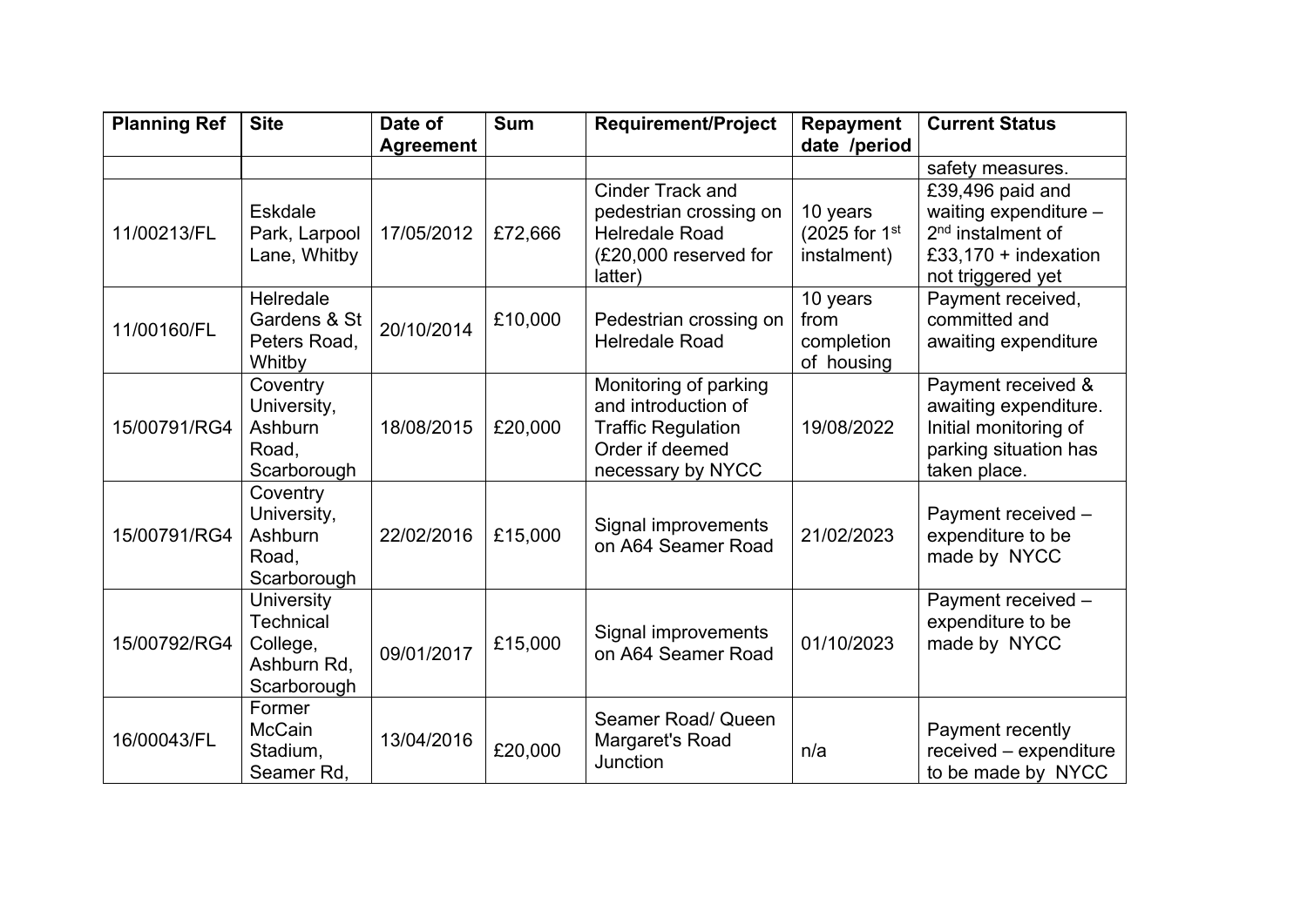| <b>Planning Ref</b>        | <b>Site</b>                                            | Date of<br><b>Agreement</b> | <b>Sum</b>                                    | <b>Requirement/Project</b>                                                  | <b>Repayment</b><br>date /period | <b>Current Status</b>                                                                                                                                                                                                       |  |  |  |
|----------------------------|--------------------------------------------------------|-----------------------------|-----------------------------------------------|-----------------------------------------------------------------------------|----------------------------------|-----------------------------------------------------------------------------------------------------------------------------------------------------------------------------------------------------------------------------|--|--|--|
|                            | Scarborough<br>(Lidl)                                  |                             |                                               |                                                                             |                                  |                                                                                                                                                                                                                             |  |  |  |
|                            |                                                        |                             |                                               | <b>Awaiting Payment</b>                                                     |                                  |                                                                                                                                                                                                                             |  |  |  |
| 11/01844/FL                | The Sands,<br><b>Burniston</b><br>Road,<br>Scarborough | 28/08/2013                  | £11,638                                       | Cycle Infrastructure in<br>the vicinity                                     | 10 years                         | Invoiced and awaiting<br>payment                                                                                                                                                                                            |  |  |  |
| Payments not triggered yet |                                                        |                             |                                               |                                                                             |                                  |                                                                                                                                                                                                                             |  |  |  |
| 01/00844/FL                | Whitehall<br>Shipyard,<br>Whitby                       | 19/07/2002                  | £16,000                                       | Larpool<br>Lane/Helredale Road<br>Junction before<br>18/7/2017, if required | None                             | Dependent on request<br>of highway authority<br>(NYCC) for payment to<br>be triggered (no<br>current project for this<br>junction)                                                                                          |  |  |  |
| 09/00717/OL                | High Mill<br>Farm, Scalby                              | 8/10/2010                   | 5 annual<br>payments<br>totalling<br>£725,000 | Improvement of<br>bus service                                               | 5 years (also<br>annual audit)   | Bus stop provided on<br>Field Lane, but<br>development of site<br>not reach stage which<br>would permit diversion<br>into the site, but<br>situation being<br>reviewed by NYCC to<br>establish type of<br>service required. |  |  |  |
| 09/00717/OL                | High Mill<br>Farm, Scalby                              | 8/10/2010                   | Up to<br>£40,000                              | Green infrastructure<br>payment (only paid if<br>Travel Plan targets not    | 3 years                          | Too early to assess<br>whether Travel Plan<br>targets have been met.                                                                                                                                                        |  |  |  |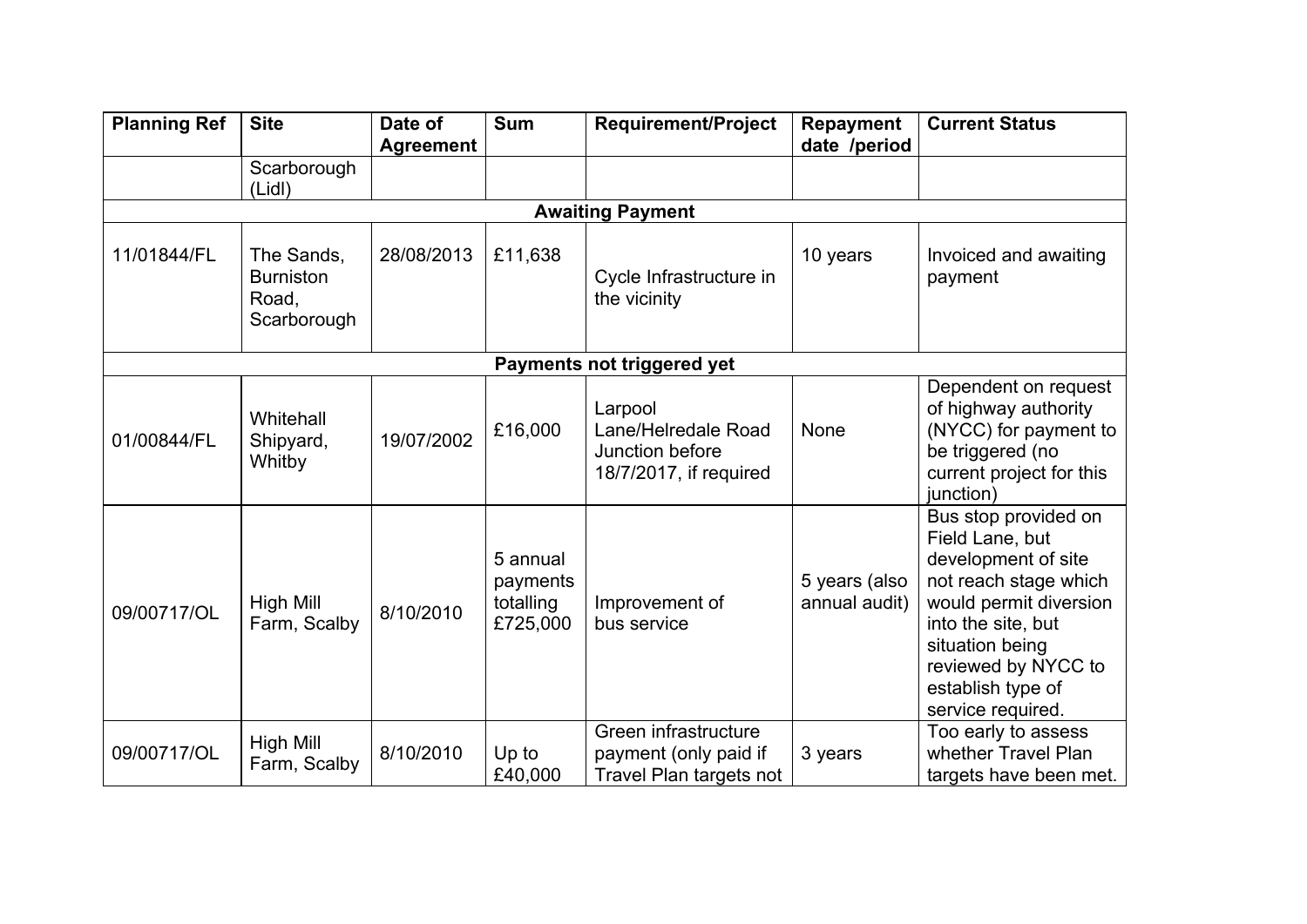| <b>Planning Ref</b> | <b>Site</b>                                            | Date of          | <b>Sum</b>                             | <b>Requirement/Project</b>                                                                     | <b>Repayment</b>                                        | <b>Current Status</b>                                                                                                               |
|---------------------|--------------------------------------------------------|------------------|----------------------------------------|------------------------------------------------------------------------------------------------|---------------------------------------------------------|-------------------------------------------------------------------------------------------------------------------------------------|
|                     |                                                        | <b>Agreement</b> |                                        |                                                                                                | date /period                                            |                                                                                                                                     |
|                     |                                                        |                  |                                        | met)                                                                                           |                                                         |                                                                                                                                     |
| 10/00903/OL         | West Garth,<br>Cayton                                  | 21/06/2011       | £20,000                                | <b>Travel Plan mitigation</b>                                                                  | 3 years                                                 | Only appropriate to<br>obtain if deemed<br>necessary by NYCC<br>and not requested.                                                  |
| 11/00213/FL         | <b>Eskdale Park</b><br>Larpool<br>Lane, Whitby         | 17/05/2012       | £40,000                                | Travel plan mitigation                                                                         | 5 years                                                 | Only applicable if<br>Travel Plan targets not<br>met                                                                                |
| 11/01844/FL         | The Sands,<br><b>Burniston</b><br>Road,<br>Scarborough | 28/08/2013       | Up to<br>£345,000<br>(over 5<br>years) | <b>Bus service between</b><br>site and A64 Park &<br>Ride during tourist<br>season             | Annual<br>reconciliation<br>process with<br><b>NYCC</b> | <b>Bus service provided</b><br>during first summer<br>season in liaison with<br><b>NYCC &amp; developers</b><br>due to be invoiced. |
| 11/01914/OL         | Land north of<br>Eastfield<br>(Middle<br>Deepdale)     | 15/03/2013       | £55,000                                | Urban traffic control in<br>Scarborough town<br>centre & Stepney Hill<br>crossing              | 5 years                                                 | Not reached stage<br>when payments are<br>triggered                                                                                 |
| 11/01914/OL         | Middle<br>Deepdale                                     | 15/03/2013       | £10,000                                | <b>Bus stop contribution</b>                                                                   | 5 years                                                 | Not reached stage<br>when payment is<br>triggered                                                                                   |
| 11/01914/OL         | Middle<br>Deepdale                                     | 15/03/2013       | £250,000                               | <b>Bus services</b><br>contribution                                                            | 5 years                                                 | Not reached stage<br>when payment is<br>triggered                                                                                   |
| 11/01914/OL         | Middle<br>Deepdale                                     | 15/03/2013       | £125,000                               | <b>Bridge Mitigation</b><br>Contribution (only<br>payable if link road<br>bridge not complete) | 14 days after<br>link road<br>completion                | Not reached stage<br>when payment is<br>triggered                                                                                   |
| 11/01914/OL         | Middle                                                 | 15/03/2013       |                                        | Cycle route<br>contribution                                                                    | 5 years                                                 | Not reached stage<br>when payment is                                                                                                |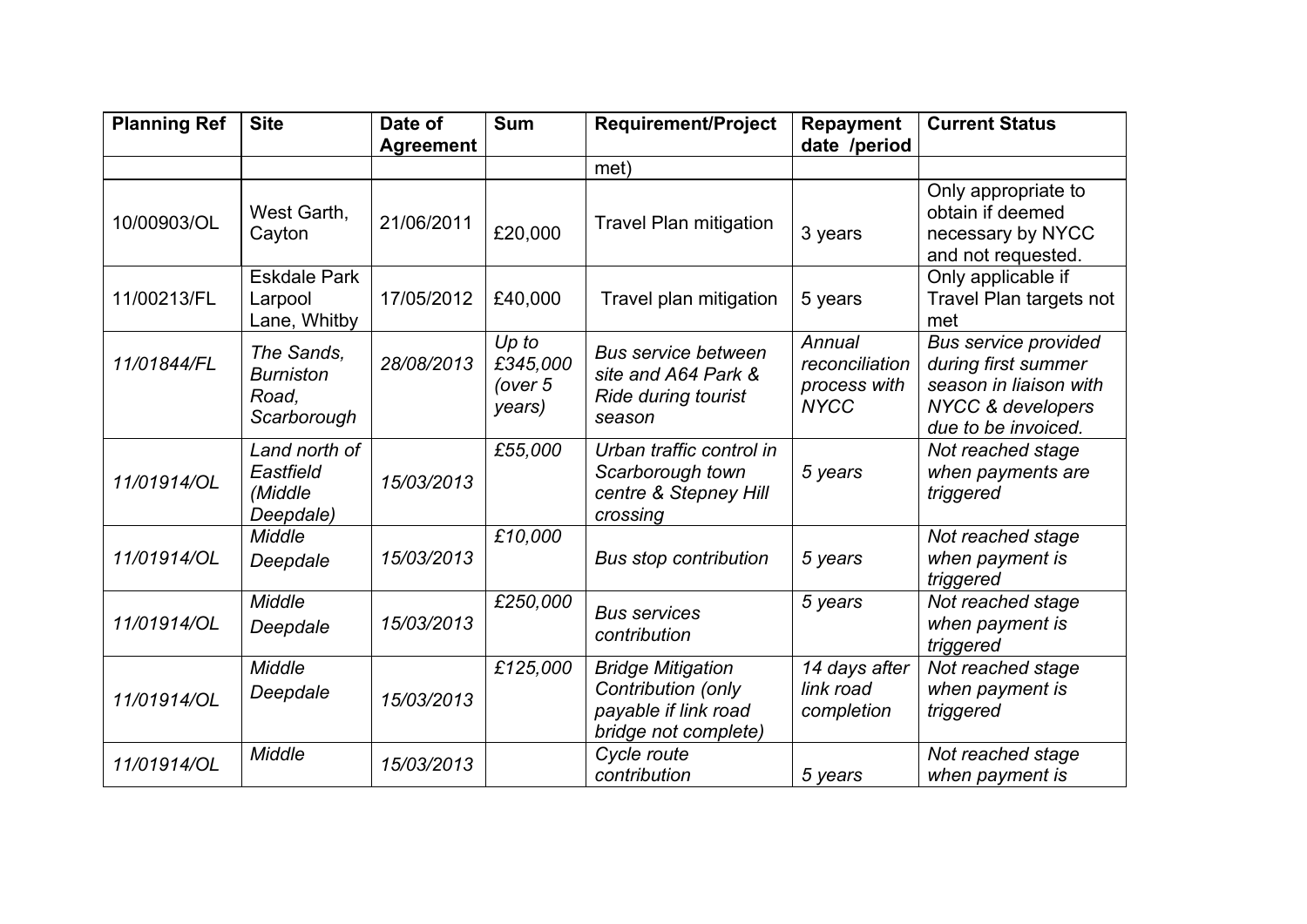| <b>Planning Ref</b>         | <b>Site</b>                                       | Date of<br><b>Agreement</b> | <b>Sum</b> | <b>Requirement/Project</b>                                                            | <b>Repayment</b><br>date /period | <b>Current Status</b>                                                                                  |  |  |
|-----------------------------|---------------------------------------------------|-----------------------------|------------|---------------------------------------------------------------------------------------|----------------------------------|--------------------------------------------------------------------------------------------------------|--|--|
|                             | Deepdale                                          |                             | £10,000    |                                                                                       |                                  | triggered                                                                                              |  |  |
| 11/01914/OL                 | Middle<br>Deepdale                                | 15/03/2013                  | £100,000   | Sustainable transport<br>contribution                                                 | 5 years                          | Not reached stage<br>when payment is<br>triggered                                                      |  |  |
| 14/01376/OL                 | Sneaton<br>Castle Farm,<br>Castle Road,<br>Whitby | 27/11/2015                  | £54,870    | Prospect Hill / Mayfield<br>Road junction<br><i>improvements</i>                      | 10 years                         | Payment not triggered<br>yet. Junction<br>improvements carried<br>out so sum will be<br>reimbursement. |  |  |
| 15/01293/FL                 | Duchess PH,<br>Hovingham<br>Drive,<br>Scarborough | 10/06/2016                  | £10,000    | Measures on<br>Hovingham<br>Drive/Woodlands<br>Drive as deemed<br>appropriate by NYCC | n/a                              | Development not<br>started, so payment<br>not triggered yet.                                           |  |  |
| <b>No Longer Applicable</b> |                                                   |                             |            |                                                                                       |                                  |                                                                                                        |  |  |
| 11/01606/FL                 | Long<br>Causeway<br>Road, Hutton<br><b>Buscel</b> | 16/01/2013                  | (E83, 704) | Improvements to Long<br>Causeway Road                                                 | 5 years                          | Planning permission<br>expired                                                                         |  |  |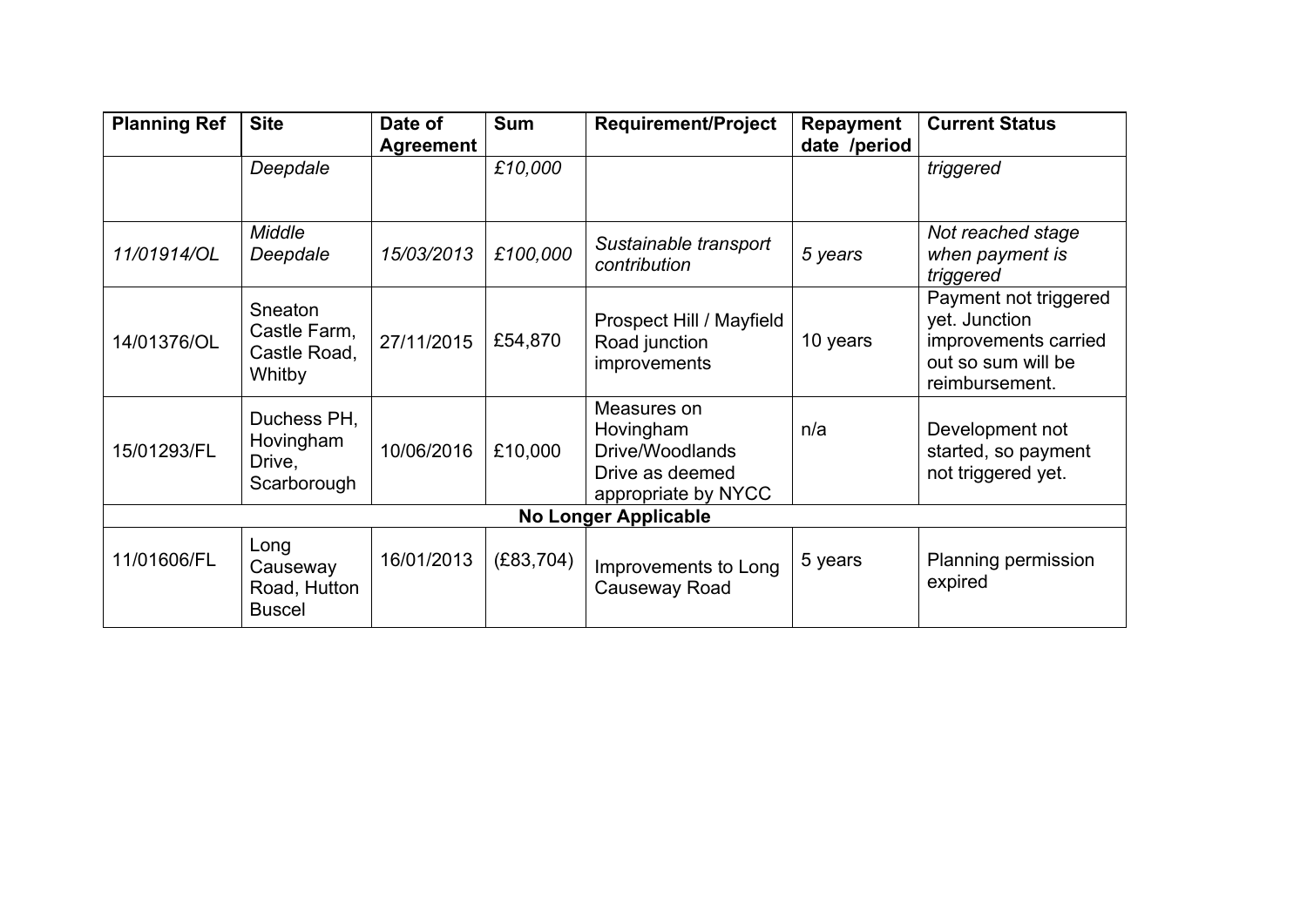# **Table 12 - Health Infrastructure**

| <b>Planning</b><br><b>Ref</b>    | <b>Site</b>                                                    | Date of<br><b>Agreement</b> | <b>Sum</b> | <b>Project for</b><br><b>Expenditure</b>                  | <b>Repayment</b><br>date<br>/period                     | <b>Current Status</b>                                                                                  |  |
|----------------------------------|----------------------------------------------------------------|-----------------------------|------------|-----------------------------------------------------------|---------------------------------------------------------|--------------------------------------------------------------------------------------------------------|--|
| <b>Part Awaiting Payment</b>     |                                                                |                             |            |                                                           |                                                         |                                                                                                        |  |
| 09/00717/OL                      | <b>High Mill</b><br>Farm, Scalby                               | 8/10/10                     | £104,329   | Danes Dyke or<br><b>Hackness Road</b><br><b>Surgeries</b> | 10 years                                                | £29,329 invoiced and<br>waiting payment $-$<br>remaining £75,000 +<br>indexation not triggered<br>yet. |  |
| <b>Payment Not Triggered Yet</b> |                                                                |                             |            |                                                           |                                                         |                                                                                                        |  |
| 07/00547/OL                      | Land east of<br>Muston Road,<br>Filey                          | 13/11/07                    | £50,000    | <b>Filey Surgery</b>                                      | 10 years                                                | Under construction, but<br>payment not yet triggered.                                                  |  |
| 11/01914/OL                      | Land north of<br>Eastfield<br>(Middle)<br>Deepdale)            | 15/03/2013                  | £250,025   | Primary health care<br>facilities                         | 7 years                                                 | Started on site, but<br>payments not yet<br>triggered.                                                 |  |
| 15/01219/FL                      | Former<br>Scarborough<br><b>RUFC</b><br>Scalby Road,<br>Scalby | 02/12/2015                  | n/a        | Provision of GPs'<br>surgery                              | Only applies<br>for 5 years<br>subject to<br>safeguards | Development not started                                                                                |  |
| 15/02421/FL                      | Land at<br>Newby Farm<br>Road, Scalby                          | 09/06/2016                  | £25,000    | Danes Dyke or<br>Hackness Road<br><b>Surgeries</b>        | 10 years                                                | Started on site, but<br>payments not yet<br>triggered.                                                 |  |